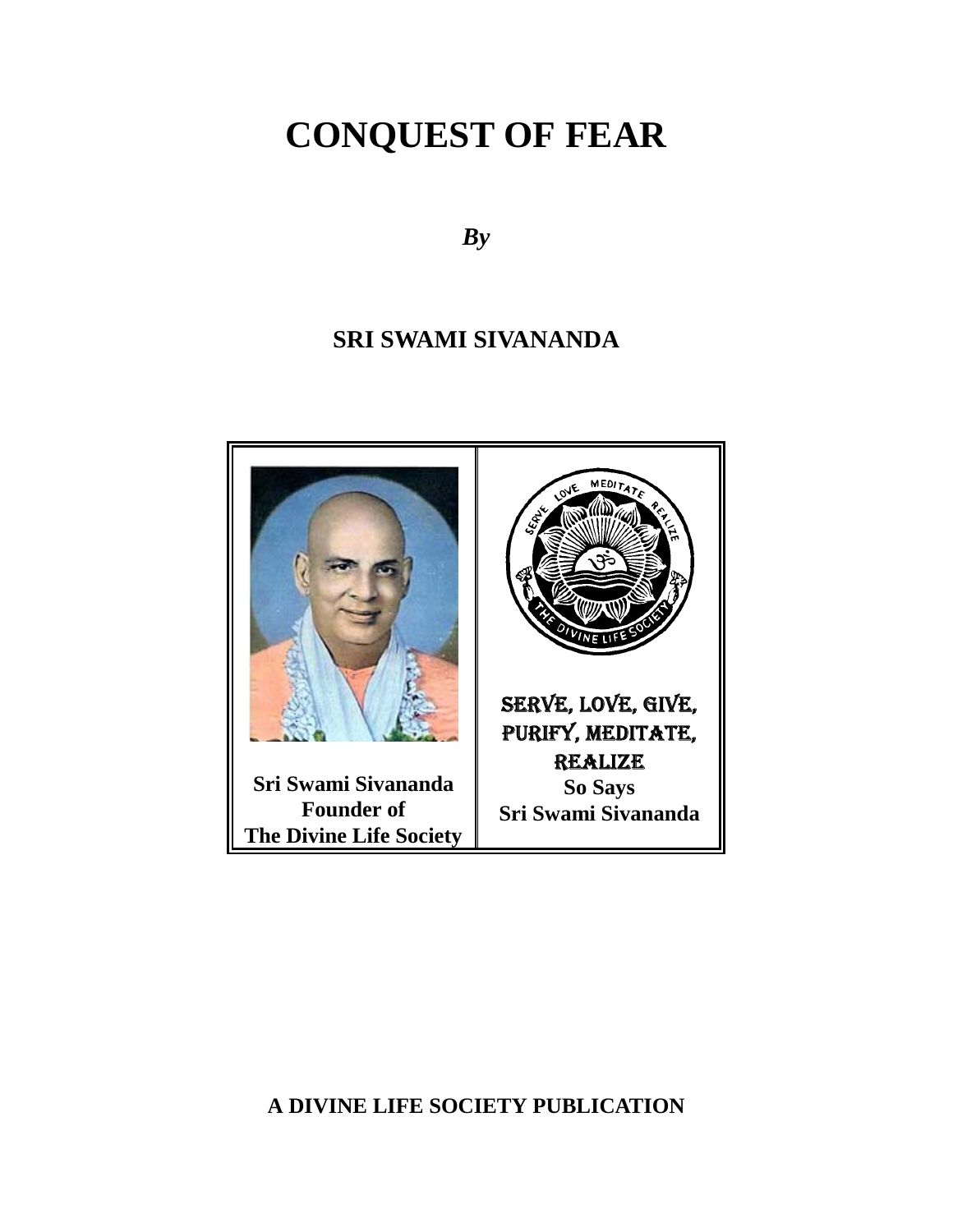Fifth Edition: 1997 (2,000 copies) World Wide Web (WWW) Reprint : 1997 WWW site: http://www.rsl.ukans.edu/~pkanagar/divine/

*This WWW reprint is for free distribution*

© The Divine Life Trust Society

*Published By* THE DIVINE LIFE SOCIETY P.O. SHIVANANDANAGAR—249 192 Distt. Tehri-Garhwal, Uttar Pradesh, Himalayas, India.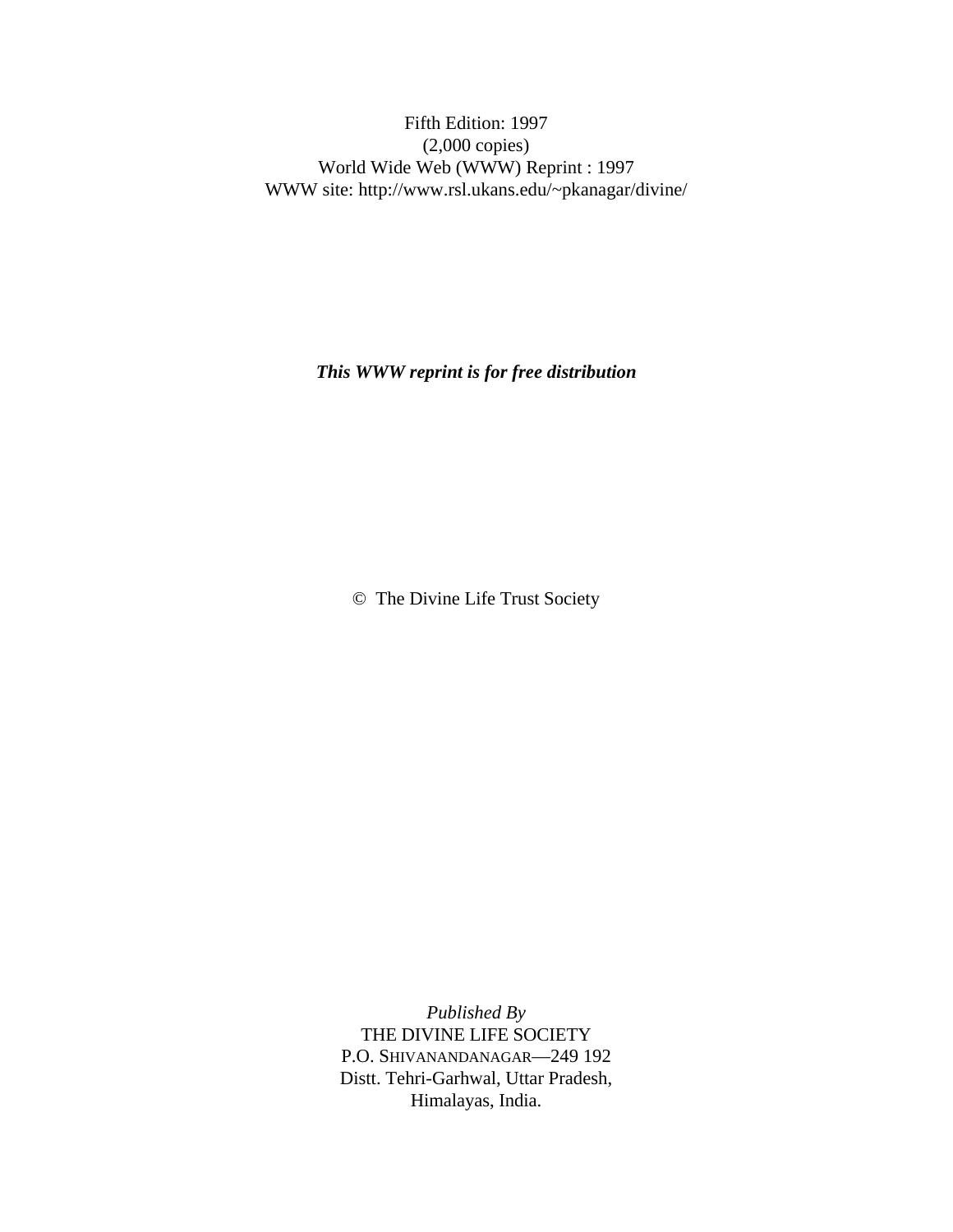## **DEDICATED TO**

## **ALL THE GREAT, FEARLESS, HEROIC SOULS LIKE DHRUVA, PRAHLADA, VEERA ABHIMANYU, ANGADA, ANJANEYA, SAVITRI, SHIVAJI, RANA PRATAP, RANI LAKSHMIBAI AND OTHERS OF THEIR BRAVE FRATERNITY.**

**MAY THE READERS FOLLOW THEIR INSPIRING EXAMPLE AND ATTAIN THAT FREE AND FEARLESS STATE OF KAIVALYA MOKSHA SAMRAJYA THROUGH THE SUPREME ADVAITA BRAHMIC EXPERIENCE**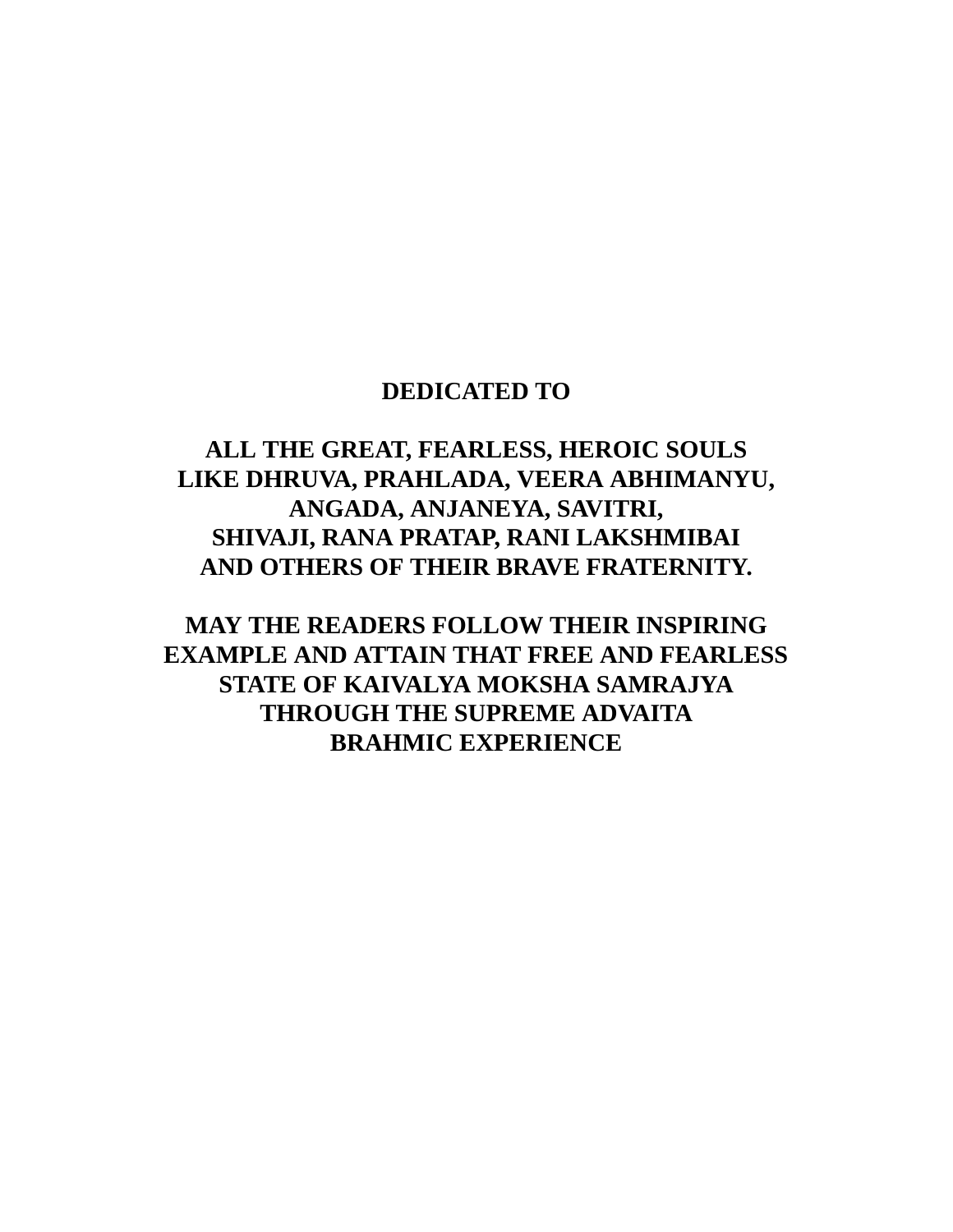#### **PUBLISHERS'NOTE**

We have great pleasure in presenting the public with this enlarged edition of the booklet "Conquest of Fear". Its former edition was too concise and inadequate. Hence, the obvious necessity of a more elaborate and detailed treatment of the subject was felt. The present work fulfills that need successfully and in an intensive, and more appreciable form.

The book has been divided into two sections: All about Fear and The Methods to Eradicate Fear. In the first section of the book an elaborate description of the various aspects of fear has been given. It deals with the various causes of fear, its subtle manifestations and workings in different kinds of persons of different temperaments under different circumstances, its after-effects and subconscious impressions etc. The second section deals with the various methods for eradicating fear: the *Pratipakshabhavaha* or the auto-suggestion method of the Raja Yogin, the practice of feeling the presence of God, devotion to God and meditation on the fearless Atman—all of which help to conquer fear.

We are sure that this booklet will be a great help to one and all in enabling them to get over fear-complex and develop the essential virtue—Courage.

THE DIVINE LIFE SOCIETY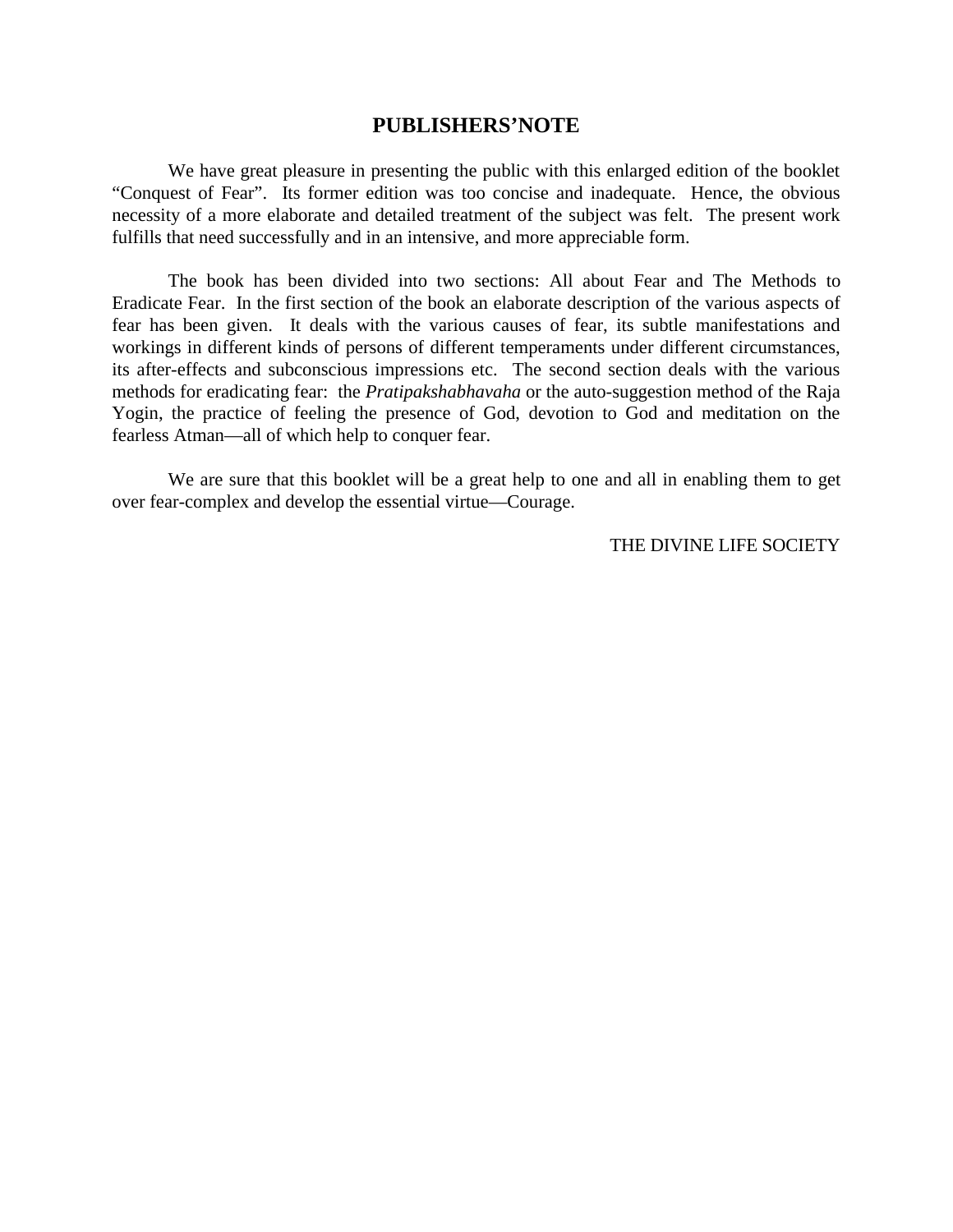### **1. BHARTRIHARI ON FEARLESSNESS**

```
भोगे रोगभयं कुले च्युतिभयं वित्ते नृपालाइयं ।
माने दैन्यभयं बले रिपभयं रूपे जराया भयमा।
शास्त्रे वादिभयं गणे खलभयं काये कतान्ताइयं ।
सर्व वस्त भयान्वितं भवि नणां वैराग्यमेवाभयमा।
```
bhoge rogabhayam kule cyutibhayam vitte nrpālādbhayam māne dainyabhayam bale ripubhayam rūpe jarāyā bhayam  $\parallel$ sästre vädibhayam gune khalabhayam käye krtäntädbhayam sarvam vastu bhayānvitam bhuvi nrnām vairāgyamevābhayam  $\parallel$ 

In enjoyment, there is fear of disease; in social position, there is fear of falling off; in wealth, there is the fear of (hostile) kings; in honour, there is the fear of humiliation; in power, there is the fear of foes; in beauty, there is the fear of old age; in scriptural erudition, there is the fear of opponents; in virtue, there is the fear of traducers; in body, there is the fear of death; everything in this world pertaining to men is attended with fear; renunciation alone leads to fearlessness.

(*Vairagya-Shatakam*)

#### **2. UPANISHADS ON FEARLESSNESS**

## द्वितीयाद्वै भयं भवति ।।

dvitīvādvai bhayam bhavati

"There is fear from duality." (Non-duality alone is fearless). (Brih. Up. 1. 4.2).

## अभयं वै जनक प्राप्तोऽसीति होवाच याज्ञवल्क्यः ।।

abayam vai janaka prāpto.asīti hovāca yājñavalkyah ||

"Yajnavalkya said: O Janaka! You have attained the fearless (Brahman)." (Brih. Up. IV. 2..4).

## अभयं वै ब्रह्माभयं हि वै ब्रह्म भवति य एवं वेद ।।

abhayam vai brahmābhayam hi vai brahma bhavati ya evam veda ||

"Brahman is fearless; one who knows this, becomes the fearless Brahman." (Brih. Up. IV. 4. 25).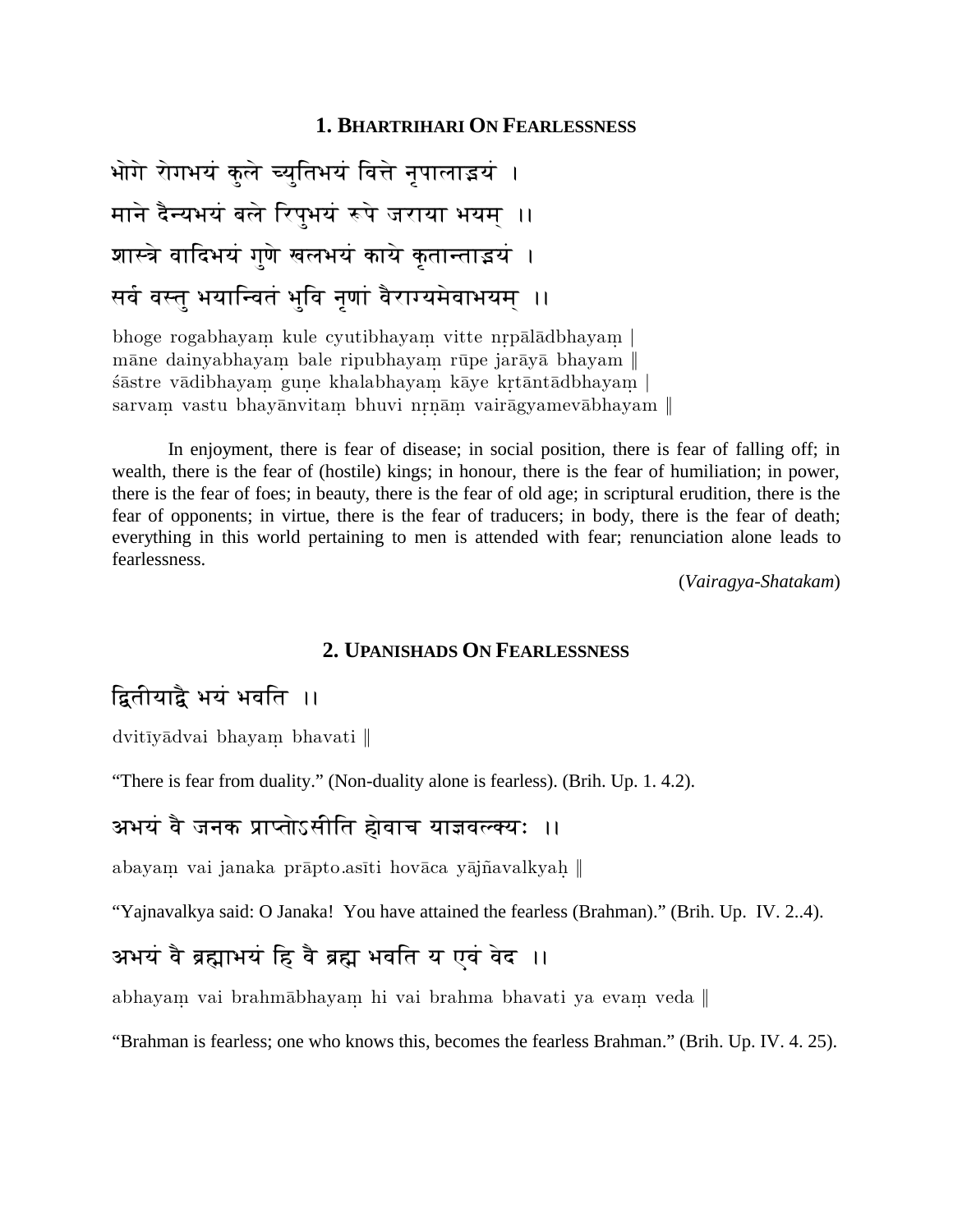## यतो वाचो निवर्तन्ते अप्राप्य मनसा सह ।

## आनन्दं ब्रह्मणो विद्वान न बिभेति कुतस्रुन ।।

yato vāco nivata^^rnte aprāpya manasā saha | ānandam brahmano vidvān na bibheti kutaścana ||

"Not reaching It, the speech and the mind return back. One who knows this Bliss of Brahman, fears not from anything at all." (Taitt. Up. II. 9)

### **3. BE COURAGEOUS, FRIEND**

Difficulties, adversities and sorrows Are Karmic Purgation; They instil mercy in the heart, They turn the mind more towards God, They are blessings in disguise, They help your evolution, And strengthen your will and power of endurance, They make you more wise and dispassionate.

Muster courage and strength, *Nil desperadum* Friend! Draw strength from within, Move forward courageously, Look not back, Be regular in your meditation, Stand as a witness or Drashta, Identify with the Immortal Self

You are born for higher things, A brilliant future is awaiting you, Apply diligently to Yoga, Unfold all latent faculties, Yield not to unmanliness, Shake off faintheartedness, Stand up, be bold and cheerful, Rejoice, enjoy and be blissful.

Thou art not this body, Thou art immortal Brahman, Thou art eternal Atman, Thou art diseaseless Soul, Thou art blissful Svarupa, Thou art All-full Chaitanya, Thou art invincible Lord of lords.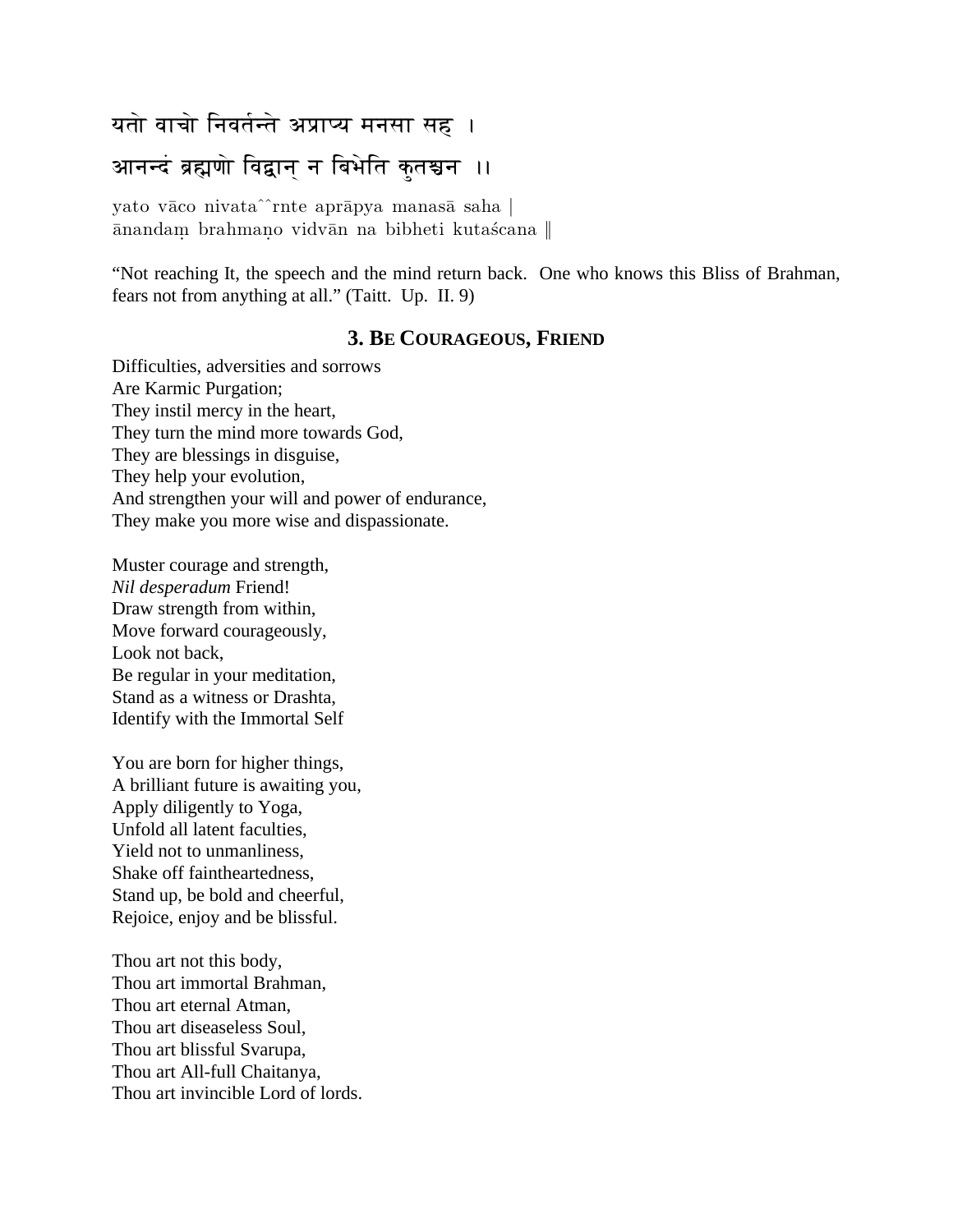### **PREFACE**

Fear is a great enemy of man. It is the enemy of his progress. It disturbs his peace and harmony. It sucks or saps his vitality and energy. It drains the nervous system of its reserve of energy. It produces weakness.

Fear is of two kinds, viz., natural or rational fear, when there is a threatening situation to endanger life; and unnatural or unusual fear which has no objective reality.

The origin of most neurotic fears can be traced to childhood. The seeds of fear may lie dormant in childhood in the subconscious mind. They sprout forth after some time during some period of crisis or stress.

Panicky fear is more contagious than typhoid or cholera. The atom bombs cause terrible panicky fear. People leave their houses and move to villages.

Anxiety and worry are the effects of fear. Some sort of fear gets buried in the subconscious mind. So man worries himself. There is continued strain and tension in the mind. If the fear is released or dispelled, he will have peace of mind.

Normal fear is healthy. It paves the way for one's progress. It preserves life. A Headmaster is afraid of the Inspector of Schools. He takes a very keen interest in training the boys. All the boys get success in the examination. An engine-driver of the Railways is afraid of his superior officer. He is very careful in the discharge of his duties. No collision occurs. A physician is afraid of getting a bad reputation. He takes great care of his patient. He makes researches. He saves many lives. He becomes a famous physician also.

Psychologists are of opinion that there cannot be absolute fearlessness and that only determined effort can be made to conquer fear. This is incorrect. Psychologists have no transcendental experience. A perfect sage who has knowledge of Brahman is absolutely fearless. Upanishads declare in a thundering voice, "The knower of the fearless Brahman becomes himself absolutely fearless." (Brihadaranyakopanishad)

There can be fear only where there is duality. How can there be fear for one who experiences non-duality? Such a person is the most courageous of men. The courage of a soldier in the battlefield or of a dacoit is only Tamasic courage. It is not courage at all. It is only brutal ferocity born of hatred or jealousy. That Sattvic courage born of Wisdom of the Self alone is real courage.

As a matter of fact, fear exists to glorify courage. A timid man exists to glorify a courageous man. There will be no value for goodness if badness does not exist. One side of a thing cannot have significance without the existence of the other side. Hence everything in this world has two sides. Dvandvas exist to keep up the flow of the world.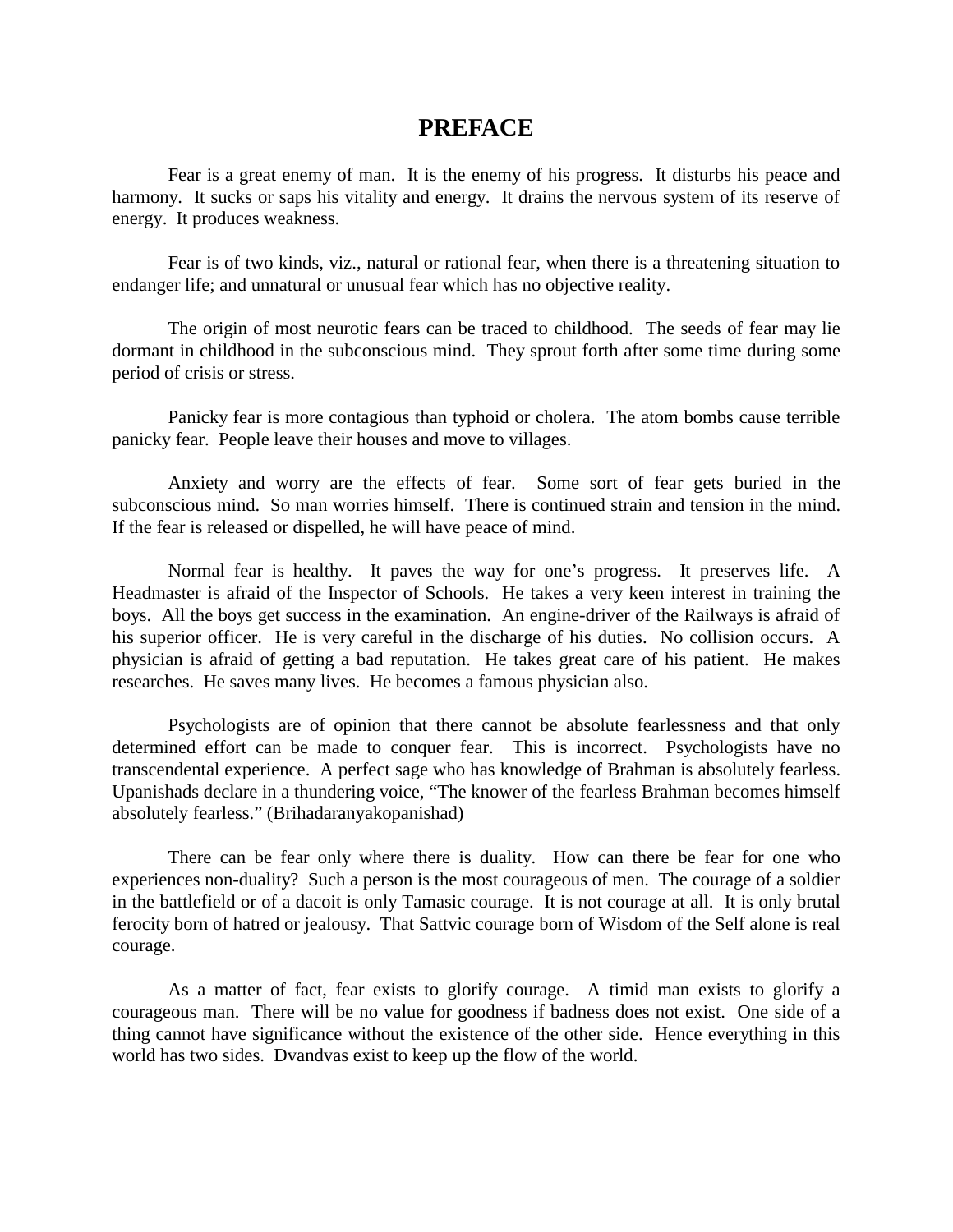This book throws much light on the causes and characteristics of fear. It suggests efficient remedies for the eradication of fear and cultivating courage and fortitude, and attaining the fearless Brahman or the Absolute.

#### Swami Sivananda

## **CONTENTS**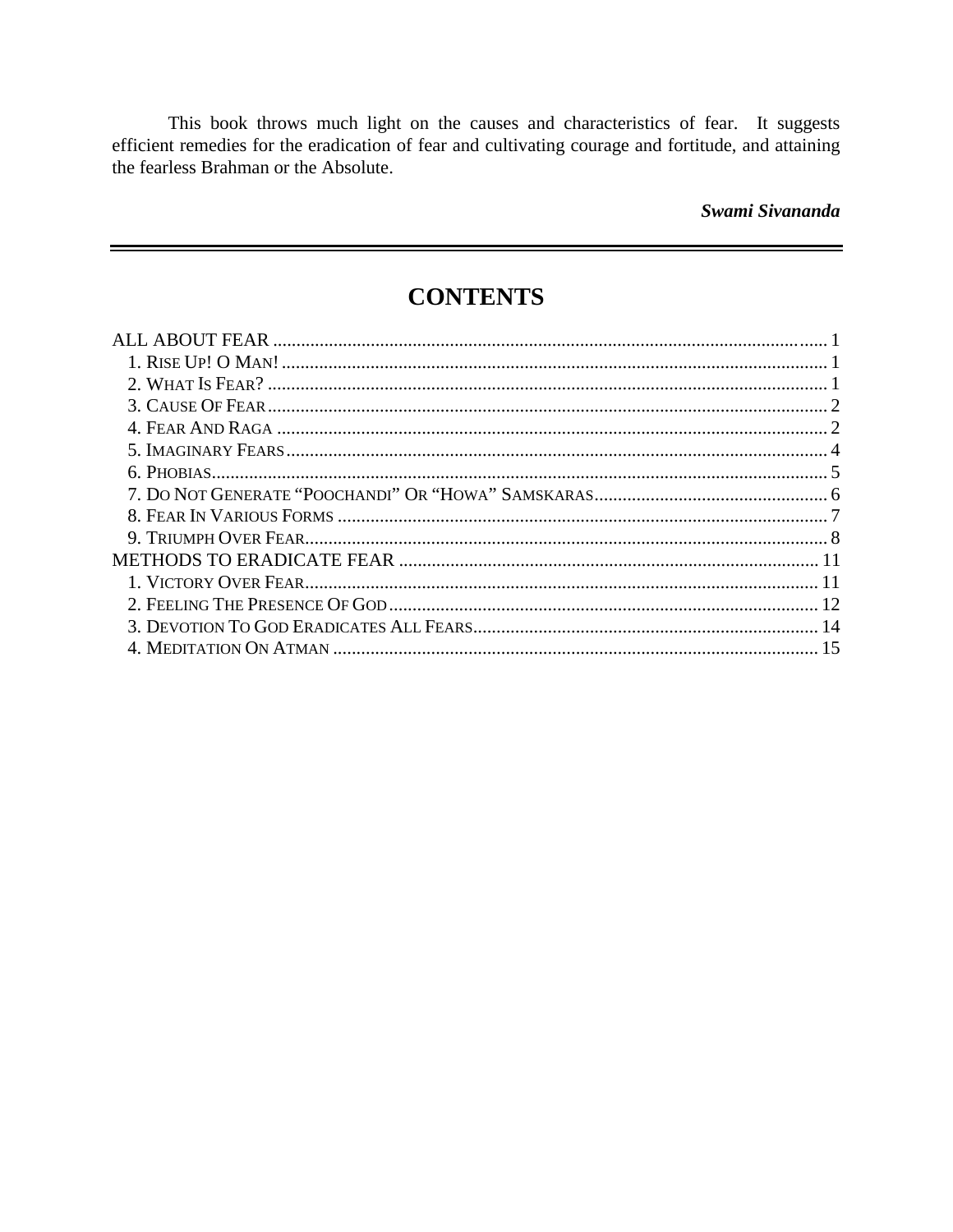#### ALL ABOUT FEAR

### **ALL ABOUT FEAR**

### **1. RISE UP! O MAN!**

Fear is illusory; it cannot live. Courage is eternal, it will not die. Perils, calamities, dangers are the certain lot of every man who is a denizen of this world. Therefore, O Man! Fortify your mind with courage and patience. Fortitude, courage, presence of mind will sustain you through all dangers. Just as a rock on the sea-shore stands firm and the dashing of the waves does not affect it even a bit, even so a man who is endowed with courage is not affected by the dark perilous waves of this Samsara. He stands adamant in all trying conditions and circumstances and comes out victorious.

A man of courage does not tremble in the hour of danger. He is not embarrassed and bewildered. He does not sink down. He is not overwhelmed by despair.. He smiles away all dangers and difficulties, blows the trumpet of triumph and attains victory in the end.

The threatenings of fear are a terror to the heart. Lead a virtuous life. Live in God. Be good. Serve. Love. Give. Meditate. Nothing can frighten you. The Lord of Death will be afraid of you. The terrors, even of death, will be no terror to you.

Terrify not your soul with vain imaginary fears. From fear proceeds misfortune and failure. The fears of a coward expose him to danger. A coward dies many times before his actual death. Be bold. Be cheerful. Allow not your heart to sink down from the phantasy of imaginary fears. Have self-confidence and faith. Thy birthright is courage. You are Nectar's son. You are a child of light. You are an offspring of Immortal Brahman. Claim thy Birthright now. Rise Up! O Man! Roar OM OM OM. You are the lion of Vedanta.

### **2. WHAT IS FEAR?**

The Sanskrit equivalent for fear is "Bhaya". Fear is an emotion or Vritti in the mind that is produced when one's life is in danger on account of external forces or things. Man reacts to the situation with a fear-emotion.

It is characterized by pallor of the face, palpitation of heart, slowing of pulse or stoppage, tremor of limbs, perspiration, expressionless condition of the eyes, passing of urine and faeces unaware, in extreme cases, choking of voice, inability to speak, etc. The body becomes like a log of wood. The mind gets stunned. The functions of the senses are inhibited. In extreme cases one may die of shock. In ordinary cases when the cause of fear is removed, he slowly recovers from the morbid symptoms and comes back to his original state.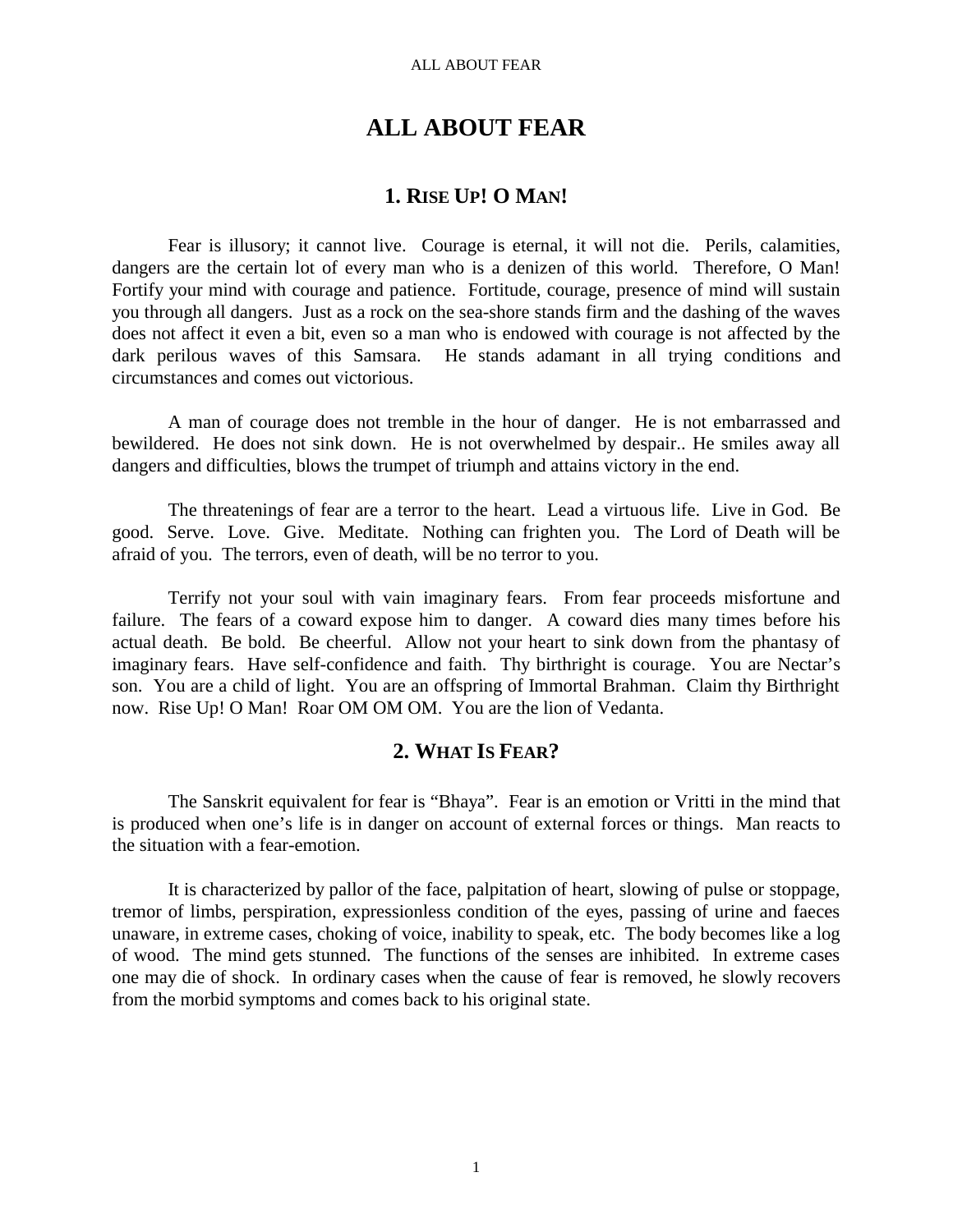### **3. CAUSE OF FEAR**

Ignorance is the cause of fear. Man tasted the "forbidden fruit" and became a slave of lust. He forgot his original, divine nature and was thus caught up in the whirlpool of ignorance. The infinite fearless Brahman became the finite Jiva with fear. Identification of the body or Dehadhyasa is the cause of fear.

Dehadhyasa is another form of ignorance. This physical body is an instrument for man's sensual enjoyment. If he suffers from any disease he is afraid that he will lose this body which serves him as a vehicle for his enjoyment. He tries his level best to preserve this body. All other causes of fear are traceable to Dehadhyasa.

Feeling of inferiority is another cause of fear.. This negative feeling produces lack of selfreliance or self-confidence in man. He is afraid of those who are superior to him in talents, power, position and efficiency. He feels that he is incapable of doing anything.

Some physical deformity or deficiency, lack of physical and mental efficiency, wrong training in children, are other causes of fear.

There is no other way to get rid of fear than realization of the Self.

### **4. FEAR AND RAGA**

Fear (Bhaya) and Raga (attachment) are modifications or Vrittis in the mind. They are temporary whirlpools or waves. The substance of the mind is nothing but Raga and fear. They are twin-sisters. Hence they are closely related to each other. If you destroy fear and Raga there is neither life nor existence for the mind. The Upanishad declares, "Detachment, faith, fear, Raga, shyness, modesty, shame. etc.," are only mind.

Fear is a product of ignorance or Avidya. Man forgets his essential, divine nature through Moha or infatuation and identification with the body. He was the all-pervading immortal fearless Soul or Brahman in the beginning. He was the "Santam (Peaceful), Ajaram (decayless), Amritam (immortal), Abhayam (fearless) Brahman." On account of egoism he became a rebellious child. He separated himself from his Father. He had division of property. He started his own independent living in this earth-plane. He rented a house in the mundane world. He entered the body-house of flesh and bone and became a little timid man, a little Jiva, with all sorts of fears. Thus started his downfall on account of his quarrel with his Almighty Father and owing to his starting a new egoistic living with Raga-Dvesha.

He was bodiless muscle-less, fleshless, boneless, I-less, mine-less, desireless, Vasanaless, when he was one with the Father, when there was a joint family. And so he was absolutely fearless, and ever blissful and peaceful. He had no thought of body, house, property, wife, children, position and prestige. He had no thought of diseases of body and fall from his social status or prestige. He had no thought of enemies, war, riots and of running to any place for safety, security. His original bode was peacefully secure and free from any sort of a danger and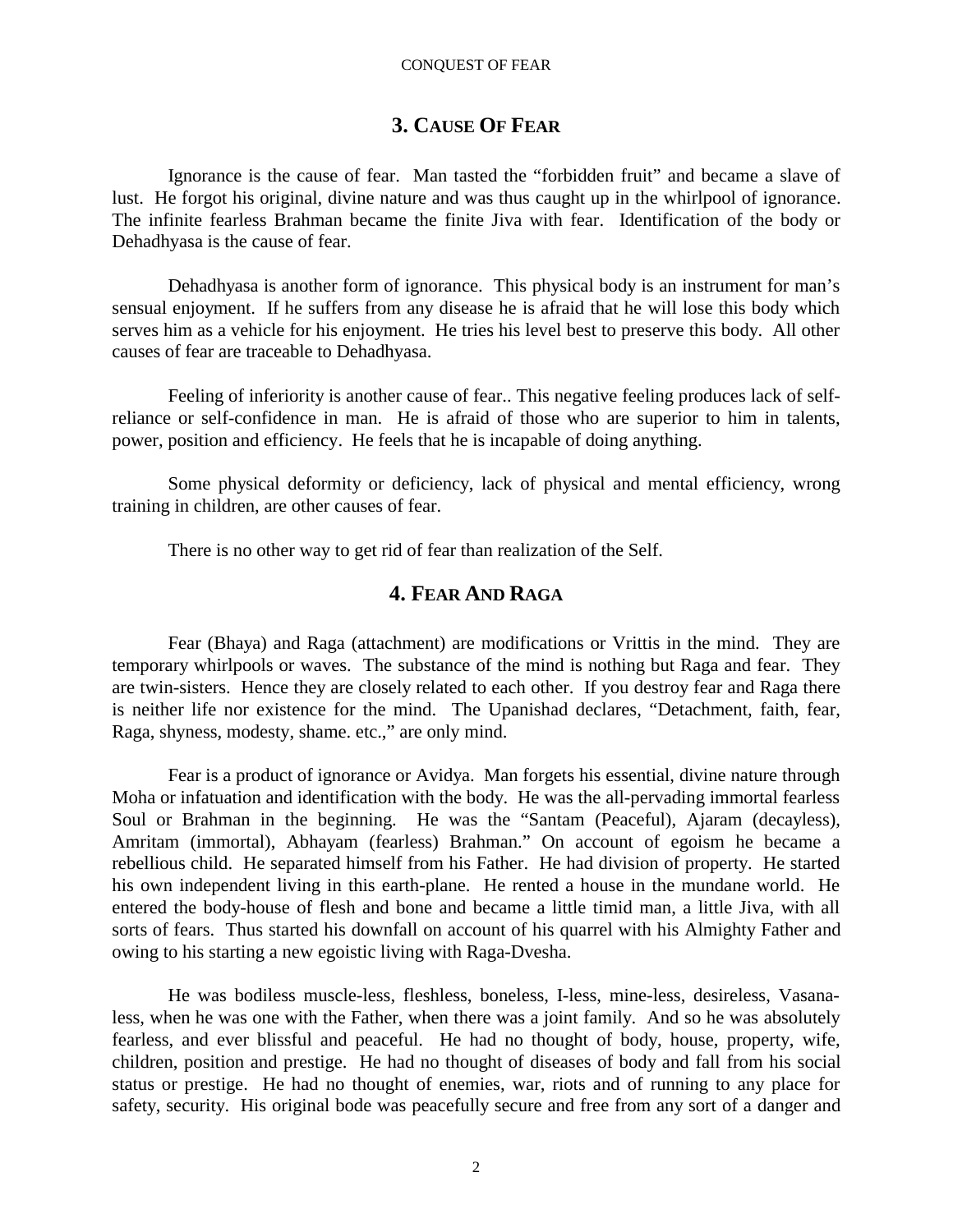enemies. It was all one Brahman community. There was no Hindu-Muslim trouble there. There was no fear of attacks through bombs or torpedoes. It was an impregnable, invulnerable fortress. It was disease-proof, bomb-proof, earthquake-proof.

In his new, independent egoistic life, he became selfish, crooked, narrow, and meanminded. He entertained low thoughts. He ever thought of flesh and pleasures of the flesh. He practiced the philosophy of flesh and preached the philosophy of flesh which is synonymous with "Pig-philosophy." Every day fears multiplied, as he was very much attached to his body, the bodies of wife, children, and to his house, property, etc.

Raga (attachment) is the long-standing associate of fear. Wherever there is Raga, there is fear. Fear and Raga co-exist. Man is attached to his wife. The body of his wife is his greatest pleasure-centre. So there is fear for him, fear of losing her, fear of her death, fear of her running away with another man, fear of her divorcing him, fear of her being displeased with him, etc. As he is attached to his children, house and property, he has fear of losing his house, property and children. He is drowned in sorrow and gets terrible shock if these objects are destroyed or lost. Hence Raga is the cause of fear. If there is no Raga, there is no fear. The first link in the chain of Raga is his attachment to his body. All kinds, of Raga start from this Raga to the physical body.

Lord Krishna says in His Gita: "*Vitaragabhayakrodhah sthitadheer muniruchyate*". "He who is free from attachment, fear and anger, is called a sage of stable mind." Abandon attachment through practice of non-attachment or Vairagya and attachment to the lotus feet of the Lord or fearless Brahman. All fears will vanish.

You are attached to a fountain-pen, walking stick, book, watch, towel, cloth. Fear slowly creeps in. There is fear of losing them. Always entertain the thought "All objects are illusory, perishable and pain-giving." You will have no attachment. Even if there is attachment, it will be mild. You can drive it away with slight thinking and discrimination.

Give up attachment to this body by identifying yourself with the bodiless, sexless, pure, all-pervading immortal Atman or Brahman. All sorts of fears and attachments will totally disappear. Assert, feel, recognize:

"I am bodiless, immortal Soul or Brahman OM OM OM I am sexless, all-pervading Atman  $OMOM$ I am fearless Brahman OM OM OM I am full of Vairagya now OM OM OM There is no world at all **OM OM OM OM** I alone exist OM OM OM I am Deathless and Blissful OM OM OM I am Absolute Brahman **I** am Absolute Brahman **OM OM OM OM OM**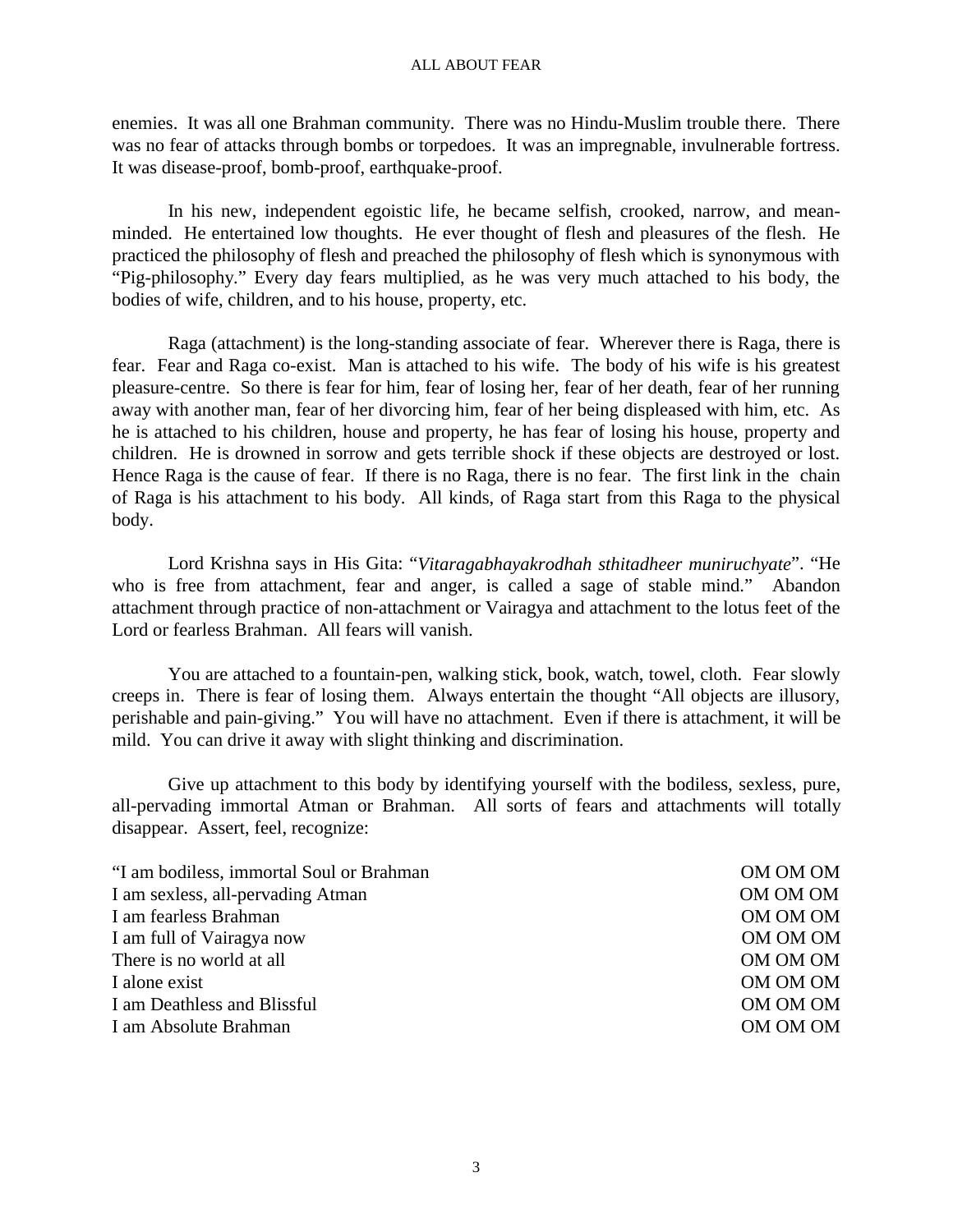May you all be free from Fear and Raga! May you all be established in the fearless, (Abhaya, Nirbhaya) Brahman through the practice of courage and meditation on the fearless, immortal Brahman.

#### **5. IMAGINARY FEARS**

Every man has some imaginary fear of one kind or another. Maya will never allow anybody to rest peacefully. Man is already agitated by lust, anger, greed, jealousy, pride and hatred. Now fear fans the worldly flame. It pours Ghee to the flame of the three Taapaas. Man jumps now and dances like a monkey. He has no rest even for a second.

The percentage of normal fear will be only five. Imaginary fears will come to ninety per cent.

Imaginary fears cause diseases, deplete all energies in man and produce all sorts of feverish excitement, low vitality, uneasiness, discomfort, disharmony, etc. When there is an epidemic or cholera, or typhoid, fear is the predisposing cause. Man is terribly afraid of cholera, worries himself and imagines that the germs have entered his body. Imagination does serious havoc. He becomes a victim to the actual disease itself!

A student prepares himself day and night for the ensuing examination. He has passed creditably in all the class examinations. But he develops a kind of imaginary fear "examination fear", as soon as he enters the examination hall, becomes nervous and gets confused. His hands tremble. He is not able to write. He fails in the examination.

I asked a clever lawyer, an M.A., LL.B., who can argue well in the courts to deliver a lecture on "Necessity of Religion". He ascended the platform. There was a big audience. He developed "stage fear" and got bewildered. His voice was choked. He began to perspire. He stammered something, cut a poor figure on the platform and got down within five minutes.

Ramakrishna was a healthy man. He developed a cough on account of exposure to chill draught of air. It was a case of simple bronchitis or cold in the chest. But it persisted for some weeks. He consulted an assistant surgeon. The doctor said, "It may be a case of T.B.; have sanatorium treatments."

"It may be a case of T.B." wrought much havoc in Ramakrishna. It was a wrong suggestion. It produced an imaginary fear in him. He began to worry himself from that moment. His health was pulled down gradually. He actually contracted T.B. or pulmonary tuberculosis. All sorts of germs, viz., pneumoniacus, etc., are in this body. They cannot do any mischief when one is in possession of good health and high vitality. When the vitality comes to a low ebb, they gain the upper hand. Man easily succumbs to their ravages or attacks.

Sri R.S. Bannerjee was sleeping in a room in his friend's house at Dehra Dun. He and his friends were talking on that night about the mischievous actions done by evil spirits. These thoughts went deep into his subconscious mind. He dreamt that the room in which he was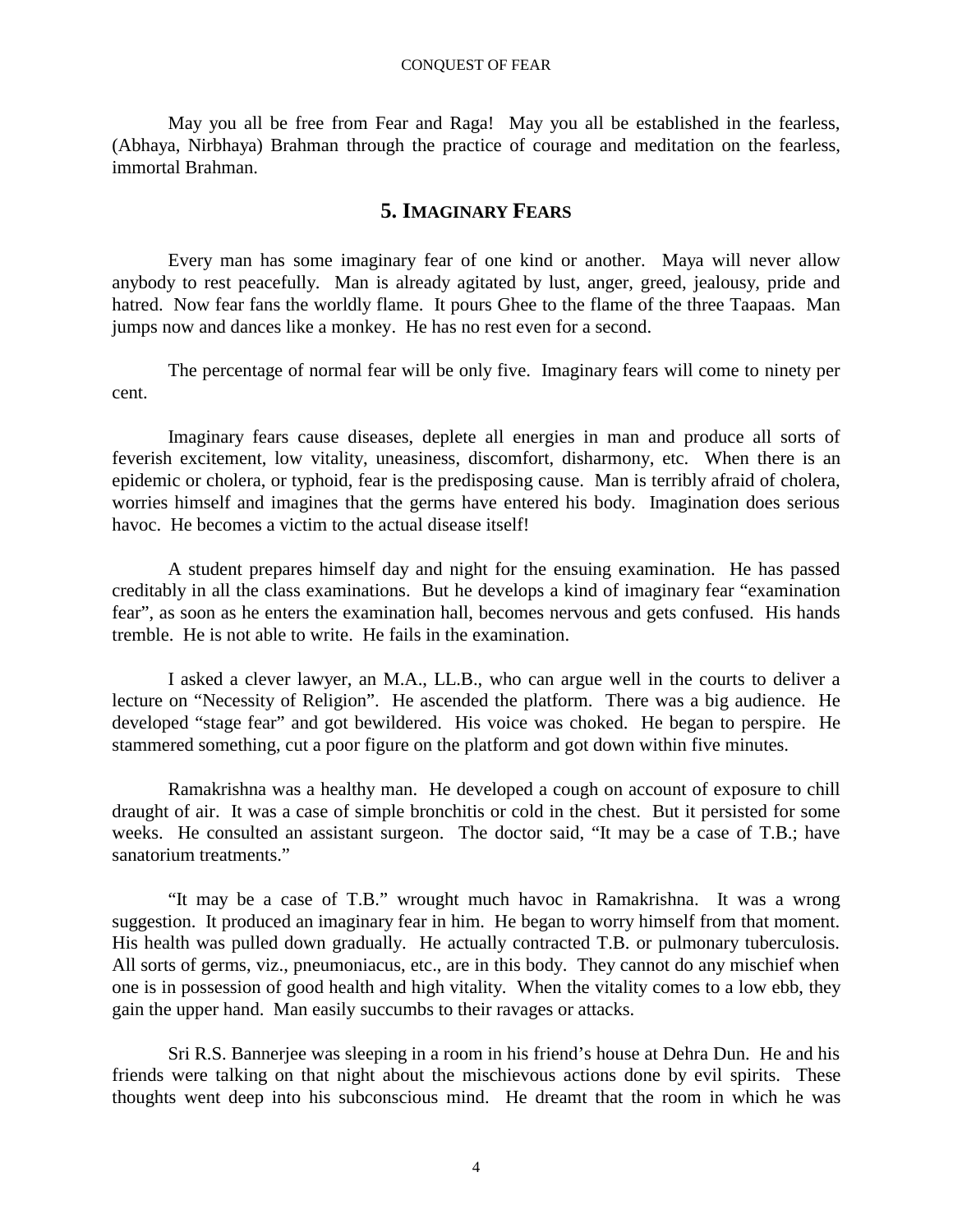sleeping was a haunted room and some evil spirit had done some mischief on him. From that day he began to lose his health gradually. This was due to some kind of imaginary fear.

Sri Joshi was a friend of Sri Gupta. Gupta came to the house of Joshi one evening, did not talk to him and suddenly left his house as he had to meet his friend that day at the Railway Station. Joshi thought that Gupta was very much annoyed towards him. Joshi saw Gupta talking seriously with Rajkrishna who was inimical towards him. Joshi now concluded that Gupta had become his enemy. He developed a sort of imaginary fear for Gupta, and thought that he would divulge all his secrets to Rajkrishna.

Some develop imaginary fear that they will lose their job. Some imagine and think, "what will become of my fate if my wife dies now? I have to took after nine children." Some have imaginary fear "What can I do if my business fails?" What will become of Hinduism if whole of India becomes Pakistan; if communism pervades whole of India? There is no end to such imaginary fears.

Sit for a while. Reflect well. Introspect. All imaginary fears will take to their heels. They will dwindle into an airy nothing. Mind deceives you through imaginary fears. Learn to discriminate, cogitate, reflect and meditate. Cultivate courage. Be a silent witness of the mind's menagerie. The mind will lurk like a thief. You will feel now that you were duped all these years by this mischievous mind and that fear is a non-entity, a big zero.

### **6. PHOBIAS**

Peculiar, private, irrational and unnatural fears are called phobias. They have no objective reality. There is nothing to frighten people. There is no threatening situation in their environment which should cause fear in them and yet they cannot free themselves from fears and negative feelings. The original word in Greek is "Phobos" meaning fear.

Some are terribly afraid of scorpions. This is scorpion-phobia. Some are afraid of snakes. This is snake-phobia. Some are afraid of rats (rat-phobia). Some are afraid of thunder. Some are afraid of walking in the dark. Some are afraid of seeing great multitude of people (plurophobia). Some Brahmacharins are afraid of seeing a bevy of ladies. Some are afraid to remain alone. Some are afraid to sleep in a room without a lamp. Some are afraid of closed spaces such as tunnels, etc., (claustrophobia). Some are afraid of open spaces (agoraphobia). Though the doctor has definitely said that there is nothing organically wrong with some patients, they still think that they have some heart trouble or kidney disease or liver-complaint. These are all phobias of the body.

Some are afraid of anything and everything (pantaphobia). The Americans are afraid of the Russians (Russo-phobia). The Russians are afraid of the Americans (Americo-phobia). The Frontier people of India are afraid of the tribal people (Tribal-phobia). Phobias are endless.

The causes of phobias are nervousness, stupidity in a mild or intense form and lack of Vichara or enquiry or right thinking and right understanding.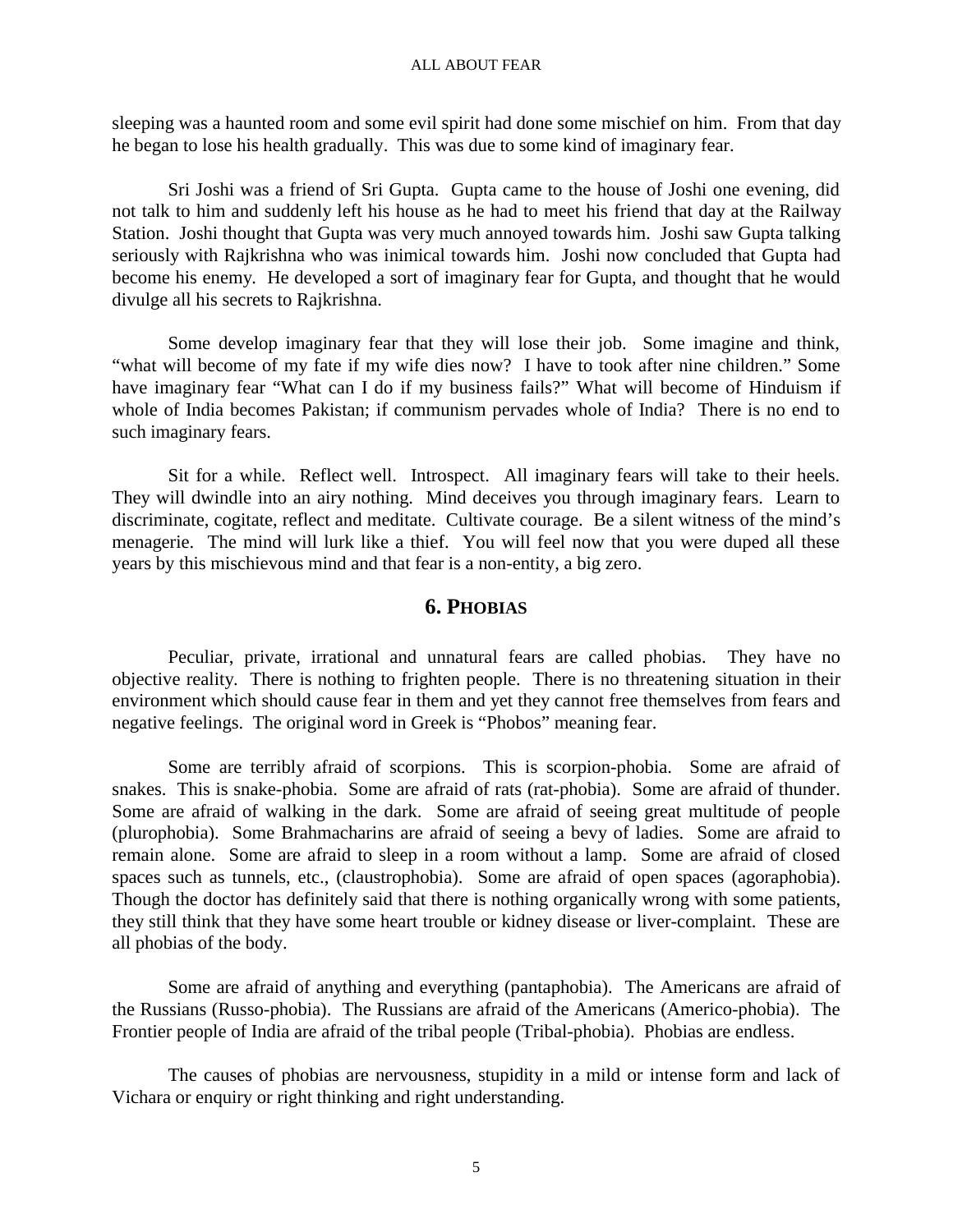Phobia is an unnatural form of fear. A normal fear arises when one's life is in danger when some external object such as cobra or a tiger or situation like a riot threatens the existence of the individual. The fear which arises on such occasions is perfectly natural. Man tries to save his own life by either fight or defence.

Develop your will-power. Cultivate courage and fortitude. Develop mental power of endurance, firmness in meeting danger and power of resistance. Meditate on courage. Live in the company of sages and Yogis. Meditate on the fearless Atman. All phobias will disappear.

A person who is unable to move in the company of many people, who hates multitude, who is afraid of seeing many people, should try to move with people slowly, should have adaptability and strength to withstand agitation of mind. Cultivate calmness even amidst many men and women. Brahmacharins should try to avoid woman-phobia. They must be fearless and tranquil even in the midst of ladies. One-sided development is imperfect development. Development should be integral and that is equal mindedness in all conditions and at all places.

One who is afraid of walking in darkness should try to get rid of this defect by taking a light in the beginning and walking in the night, and slowly trying to walk without light also. Fear will vanish in course of time. Fear is a negative force. It cannot stand before the positive virtue, courage.

Abhinivesha or love for earthly life is the main cause of all fears Abhinivesha is clinging to life and body. Attachment to objects causes fear. Attachment to name and fame causes fear. Attachment to money and woman causes fear. Any attachment is the womb of terrible fear. One who possesses, fears. He does not fear who has renounced everything, who perceives the Atman in all.

We are afraid, because we love certain things. Love is the cause of fear. We do not wish to part with certain things. And when anything obstructs our acquiring those objects of love and desire, we are annoyed, we are afraid of that, and we lose the mental balance. Renunciation of everything, and cultivating Brahma-Bhava is the best remedy to overcome all fears.

Sit and introspect. Find out the root of the trouble. If you are not able to do this yourself, get the help of a psychotherapist or a Yogi. The thing that is deeply buried in your subconscious mind should be released or dispelled.

May you all be courageous! May you all be bold and cheerful! May you all radiate courage, strength and peace. May you all inherit courage, the birthright from your Almighty Father, the Fearless, Immortal Brahman!

### **7. DO NOT GENERATE "POOCHANDI" OR "HOWA" SAMSKARAS**

Mothers generate *"Poochandi"* Samskaras in the minds of their children. When children cry, when they refuse to take food, or when they do any mischief the mothers frighten them and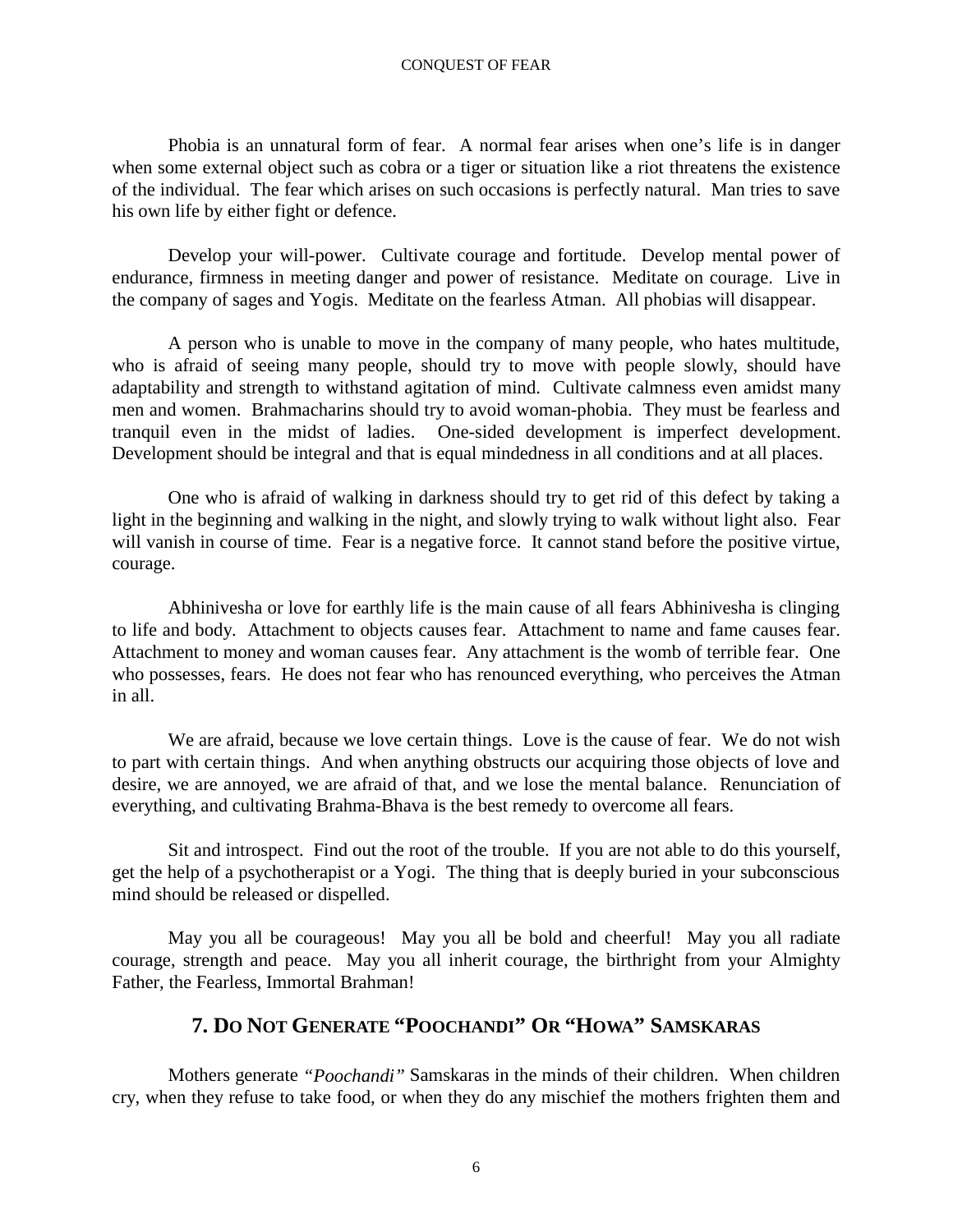say, *"Poochandi* (ghost) has come; Irandu Kannan (two eyed man) has come. He will take you away." Children get frightened. The *Poochandi-samskaras* get deeply implanted in their subconscious mind, and make them very timid when they reach adolescence.

Mind is like a sensitive plate of a camera. Whatever is exposed to the lens is registered in the sensitive plate behind. Even so whatever is seen or heard is permanently impressed in the sensitive mind-plate.

The minds of children are very impressionable. They are very plastic. Mothers and teachers should be very careful when they deal with children. They should not tell them anything that will frighten them. On the contrary they should tell them stories of chivalrous persons, which will make them bold and courageous. Even during the period of pregnancy, mothers should read inspiring books like Ramayana, Bhagavata, Mahabharata, if they wish to bring forth intelligent and brave children.

Mothers, fathers and teachers should have at least an elementary knowledge of psychology. Then alone can they mould the children properly.

The sage Madalasa sang the following cradle song when she rocked the cradle of her children: "*Suddhosi Buddhosi Niranjanosi Samsara-maya-parivarjitosi*"—"O child! Thou art Pure Consciousness. Thou art stainless. Thou art devoid of Maya and Samsara." She made all her children sages.

The world is in dire need of women-sages like Madalasa. The destiny of the world and children is in the hands of intelligent mothers.

### **8. FEAR IN VARIOUS FORMS**

Fear is a negative quality or modification in the mind. It is the result or product of ignorance. It manifests when one identifies himself with the body and forgets the immortal Atman, his own real Satchidananda Svarupa. It is the old companion of Aasakti (attachment) or Moha or delusion. Fear, worry and anger deplete all energy of man and bring exhaustion and early death.

No one is absolutely free from some sort of fear. It is only the Jnani or a full-blown Yogi and a Bhakta who is absolutely free from fear. How can fear affect that sage who sees his own Self everywhere? If one can conquer fear, half of his Sadhana is over.

Fear assumes various forms. The Gurkha soldier is not afraid of knife or bullet but he is afraid of scorpions. A hunter is not afraid of tigers in the forest but is afraid of the surgeon's knife. The man of the frontier is not afraid of knife; he can even allow the surgeon to open his intestines, without chloroform, but he is terribly afraid of snakes. Some are afraid of ghosts. The vast majority of persons are afraid of public criticism. Some are afraid of diseases. The most healthy and strong man has got some imaginary fear of some obscure disease.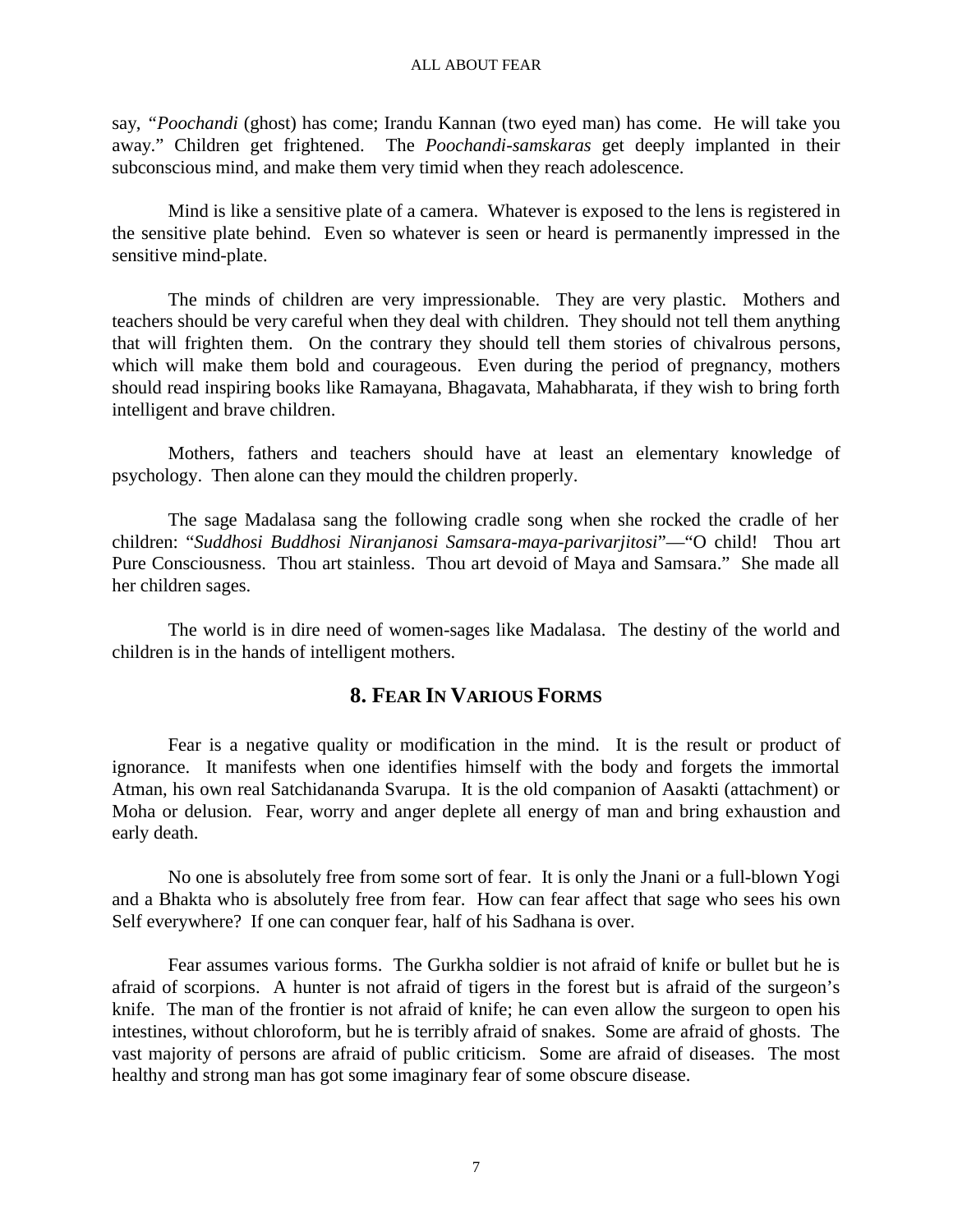The king is afraid of his enemy. The Pandit is afraid of his opponent. A beautiful lady is afraid of old age. A lawyer is afraid of the judge and his clients. The wife is afraid of her husband. The student is afraid of the teacher. The Police Inspector is afraid of the Superintendent. The frog is afraid of the snake. The cobra is afraid of the mongoose.

There are various degrees in fear. They are simple fright, timidity, shyness, alarm, terror and terrible fear. When there is terrible fear, the whole body perspires, urine and faecal matter are ejected involuntarily. The mind becomes like a log of wood. Sometimes shock and immediate collapse take place and the man dies of sudden heart failure. The face becomes pale and the eyes express a peculiar ghastly, listless look.

Parents and teachers should infuse the spirit of courage in their sons and students from the very boyhood. They should ask them to read stories in the *'Mahabharata'* which deal with the chivalrous acts of Bhishma and other persons. Boys have got pliable and elastic minds. They can be manipulated well at this period of life. The Samskaras can be indelibly impressed at this age. Brahmacharya gives tremendous strength and infuses courage.

If you think of the opposite of fear, viz., courage, the negative (fear) will slowly vanish. You will have to develop courage slowly. Have the word-image "OM COURAGE" before the mind. Repeat this Mantra or formula very often. A word is the centre of an idea. An idea is the centre of a mental image. A mental image is the centre of a mental habit. A mental habit is the centre of a trait in man. Have a clear-cut image in the mind of the quality of courage, and this quality will develop. The subconscious mind will do everything for you. The 'will' also will come to your aid. Desire to be courageous, and the 'will' will immediately follow desire.

Give up attachment or this perishable body. Do not identify yourself with this body. This body is like the shell of a coconut. It is like a pillowcase. Constantly think of the Indweller, the immortal Atman. Do Atma Chintana always. Identify yourself with the Atman. Fear will vanish. This is the most powerful method. Move about in the thick forests or dense jungles at nights and wander about in the streets of your place without light and without guide. The Bhakta gets rid of fear and Deha-Adhyasa through total self-surrender.

### **9. TRIUMPH OVER FEAR**

Fear is an instinct common in every man. Fear is universal. It can happen at any place. It can come at any time. Even elements of Nature are subject to Fear. Wind is said to blow through fear of Him. The sun rises fearing Him. Indra, Fire and Death proceed to their respective duties only out of fear. Thus, fear is not uncommon in Devas, too. Equally it prevails amongst beasts, animals, insects and practically every creation of this world.

Fear is generally the result of pain, injury and discomfort. There is a hereditary aspect of this instinct which accounts for its universality and its persistence. Factors of environment and training are also significant. The idea of some external superior power over one's self is the chief cause of fear. Relatively, the mind adopts an entirely different attitude. Vision changes. Glaring perception fails. The mind is not balanced. There is some abnormality of thoughts and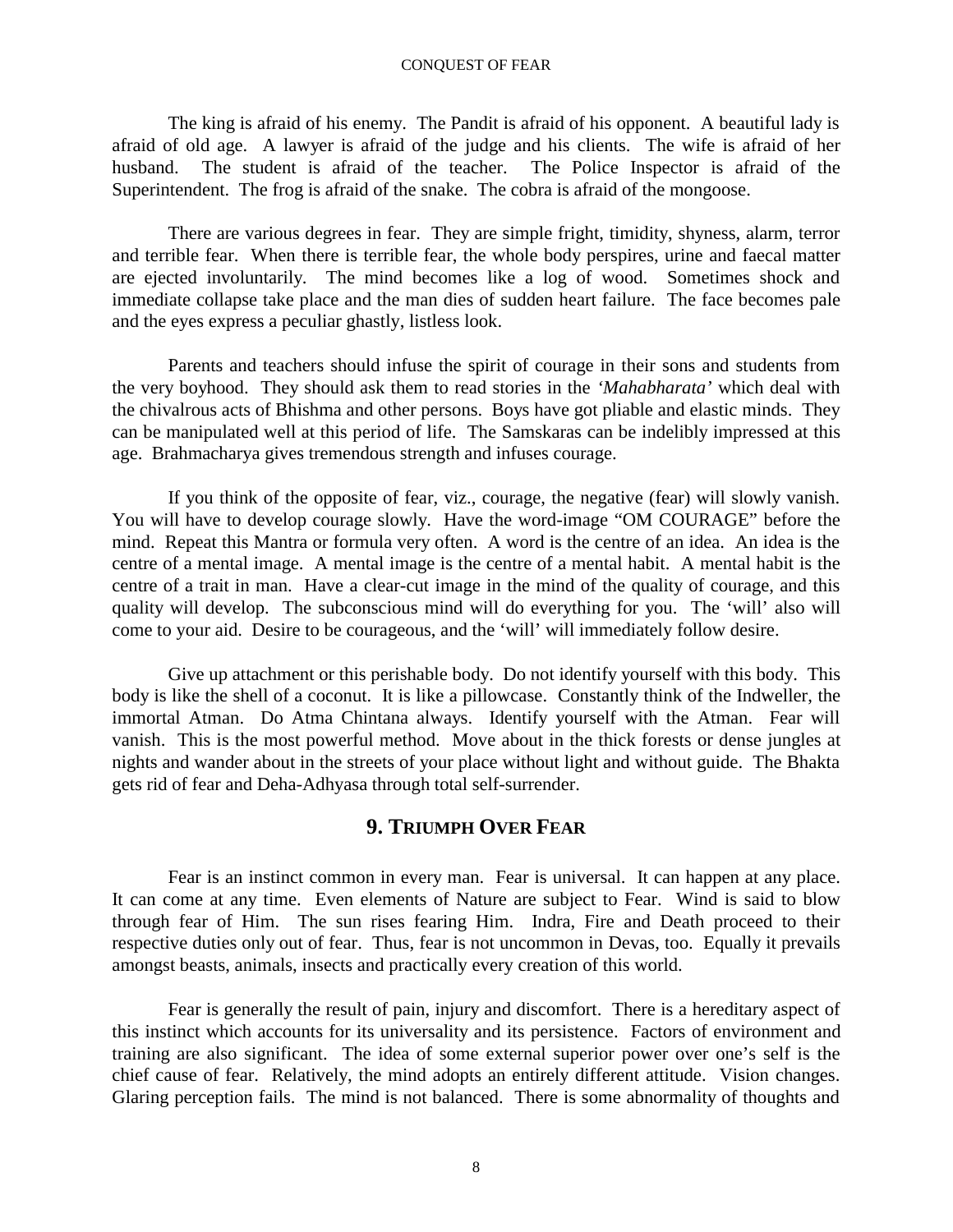#### ALL ABOUT FEAR

actions. Hysteric and neurasthenic convulsions are all due to one form of fear or other. Impulsion and desire to escape or flee from the dangerous situation are the immediate results.

This fear has to be conquered. Freedom from fear can be achieved by liberation from the objects of fear. Re-educating the mind, bringing forth the power of the spirit, dealing with practical affairs, diligently putting into practice the knowledge that one possesses, are all essential factors to overcome fear. It must be felt that there is no object which is to be afraid of or to be feared.

In all cases, it must be distinctly understood that seeing and hearing alone does not produce the sensation of fear. A child is not afraid of its father or mother usually. But when the father puts on a strange countenance, or howls in an unnatural way the child becomes frightened. This gets firmly rooted in the mind. This develops as a hereditary weakness in later life also. This memory is scarcely washed off even after growth. So children should not be frightened.

Here fear should not be confused with startle. School boys, when they see their master's head at the corner of a street, flee away. This does not mean fear. This is due to an instinct in everybody to escape from the sight of the master. On the other hand, if the master takes a cane in his hand, the child suffers some sort of infliction and imagines impending injury. Consequently he fears his master.

But how to conquer fear? Whenever a child is afraid of something, we first tell him that there is nothing to be feared thus denying the object of fear. Denial is the first step in the procedure. Subsequently we explain to the child the actual thing, the Truth. We thus convince him that it was only his fancy which created the sensation in him. We positively affirm and assert what is true. Similarly, even as we grow, we must develop constantly the knowledge that there is nothing in the universe to cause fear. The subconscious mind, which is first startled by an unusual sight or incoherent voice, should be kept assured that all such things are false, the Truth behind them being well acquainted with the normal sense and knowledge. When fear is completely removed, nothing can hurt us.

People in well-lit cities and urban areas are still afraid to move in darkness. They imagine something untoward to happen causing pain, injury or discomfort. At the same time, how many sages and Sannyasins roam about in the dark over hills and dales in the dead of night and live in caves, the abode of beasts, insects and wasps. Dhruva Bhagat made penance in the midst of wild beasts. Dhruva, before he attained Youth, entered the forest and did great Tapas. Bharata played with cubs.

Mere re-educating the mind will not strengthen courage. Putting the knowledge into practice on every occasion is quite essential. At every auditorium we find people advocating that what men are afraid of as snakes are but ropes. But they fail to experience such stamina. On the other hand, they mildly submit. This is due to lack of training. This is not what is required. Well-developed knowledge coupled with practice can alone relieve men from fear. The idea may be paradoxical to assume that "there is nothing to fear because nothing can hurt us though the converse is equally true."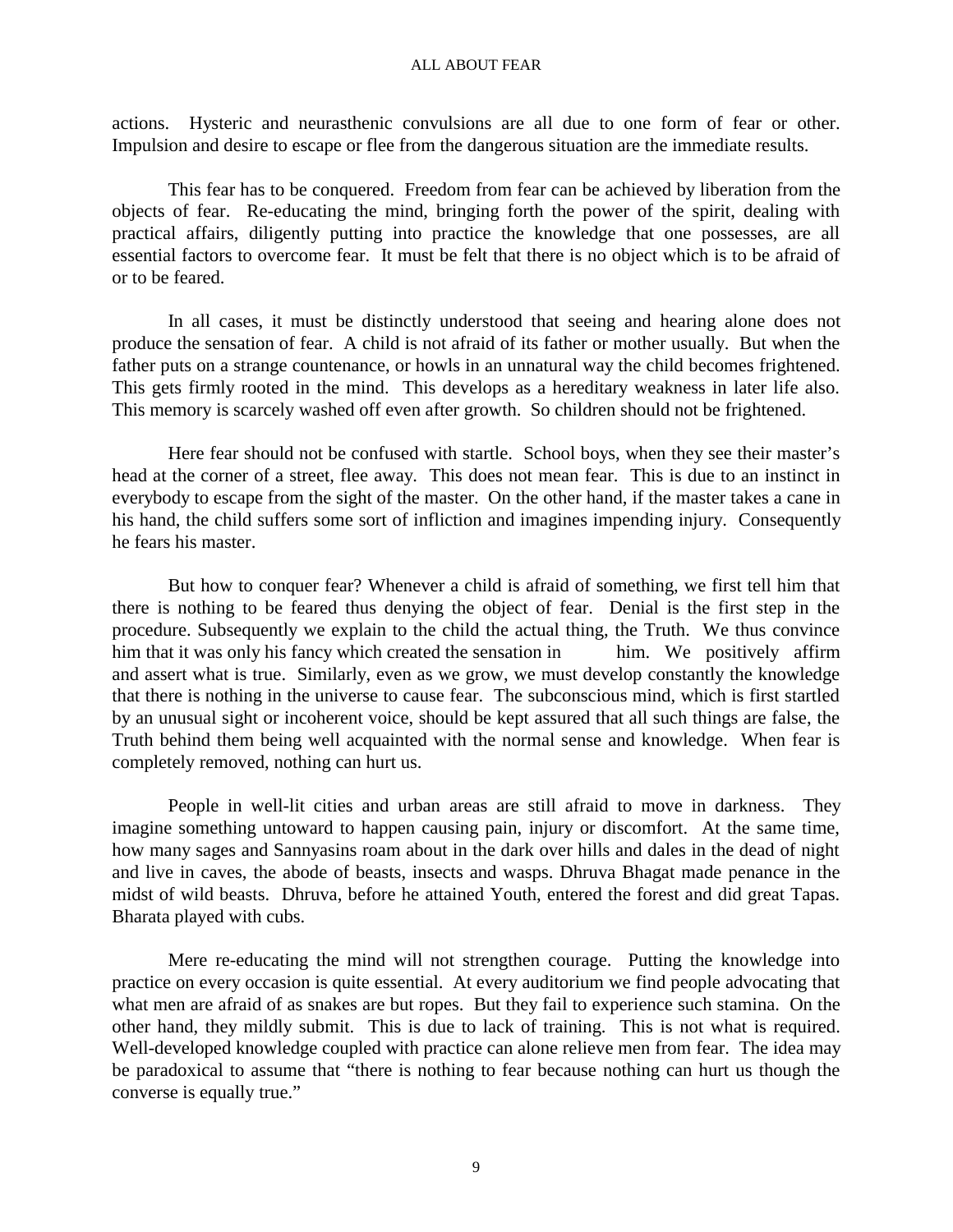Denying fear, one can overcome the object of fear itself. You should not have any dualism in mind. You must always develop cosmic love and universal brotherhood. When there is love and brotherhood, there is no enmity. There is no superiority of power. There is no pleasure or pain. Ultimately there is no fear. Of course, this is the stage. The final stage is feeling oneness of all. All are Brahman. All merge in Brahman. There is Brahman alone pervading throughout the universe. There is no second thing of supremacy in the world. There is no second thing in His creation at all. This knowledge entirely uproots fear and brings one into eternal peace. Fear does not emanate from one's own Self. This is the secret of it. Knowledge of Brahman, the eternal Truth, totally annihilates fear.

The Truth is to be pronounced and meditated upon. Recitation of Upanishads, Srutis, Vedas and hymns produces vibrations. These vibrations remove all inflections. Many incurable diseases causing fear of death in the minds of the sufferers are cured by these vibrations alone. Thirujnana Sambandhar, a Tamil saint, cured a Jain king of Madura of his incurable disease. Thirunavukkarasu Swamigal, another Tamil saint, was cured of his stomach disorder only through such vibrations. Sakkubai was released time and often from various difficulties through her sincere devotion to Lord Krishna. They all felt one with Him. Again, Thirunavukkarasu Swamigal was shut up in a lime kiln to be burnt to death. He felt oneness with God. His mind was not in the least affected. His physical body, too, was not affected by the object of fear of death.

Drowning waves of fear may at times rush down upon us. We may lose mental balance for a while. We may be over-sensitive and agitated. A chain of evil happenings appear before us one after another in quick succession. Memory of the past gallops with winged speed. Imagination soars and we picture disaster after disaster awaiting us. Yet, under all these circumstances, we must lay our fullest faith in God, take refuge in Him and fully believe that He alone can deliver us.

Overcoming in this way will not suffice. This must be brought into practice. We must first face only those which we are afraid of. If a man is afraid of facing an audience, it must be the first and foremost duty he should do until he is free from stage fear and nervousness. If one trembles to approach his superior or any other person who, he thinks, is endowed with superior powers, that must be taken up as his first duty everyday till he gains sufficient moral strength. If someone is horrified at a sight in the dark, instantaneously he must run over to the spot and realize that the object which caused him fear is nothing but one of his daily handlings.

Worse than in waking, many undergo drastic, alarming abnormality in sleep. This is all due to loading the mind with stray thoughts while retiring. One should never go to bed in a state of worry or fear. Nor with a heavy heart. Nor when he broods over an impending evil. Before retiring, everyone must evacuate all such thoughts and meditate upon God till he is released from them. He must have perfect peace in mind and soul. If he is unable to meditate upon God, let him loudly recite some hymn or poem till he sinks in the bed. He is sure to have peaceful, deep sleep.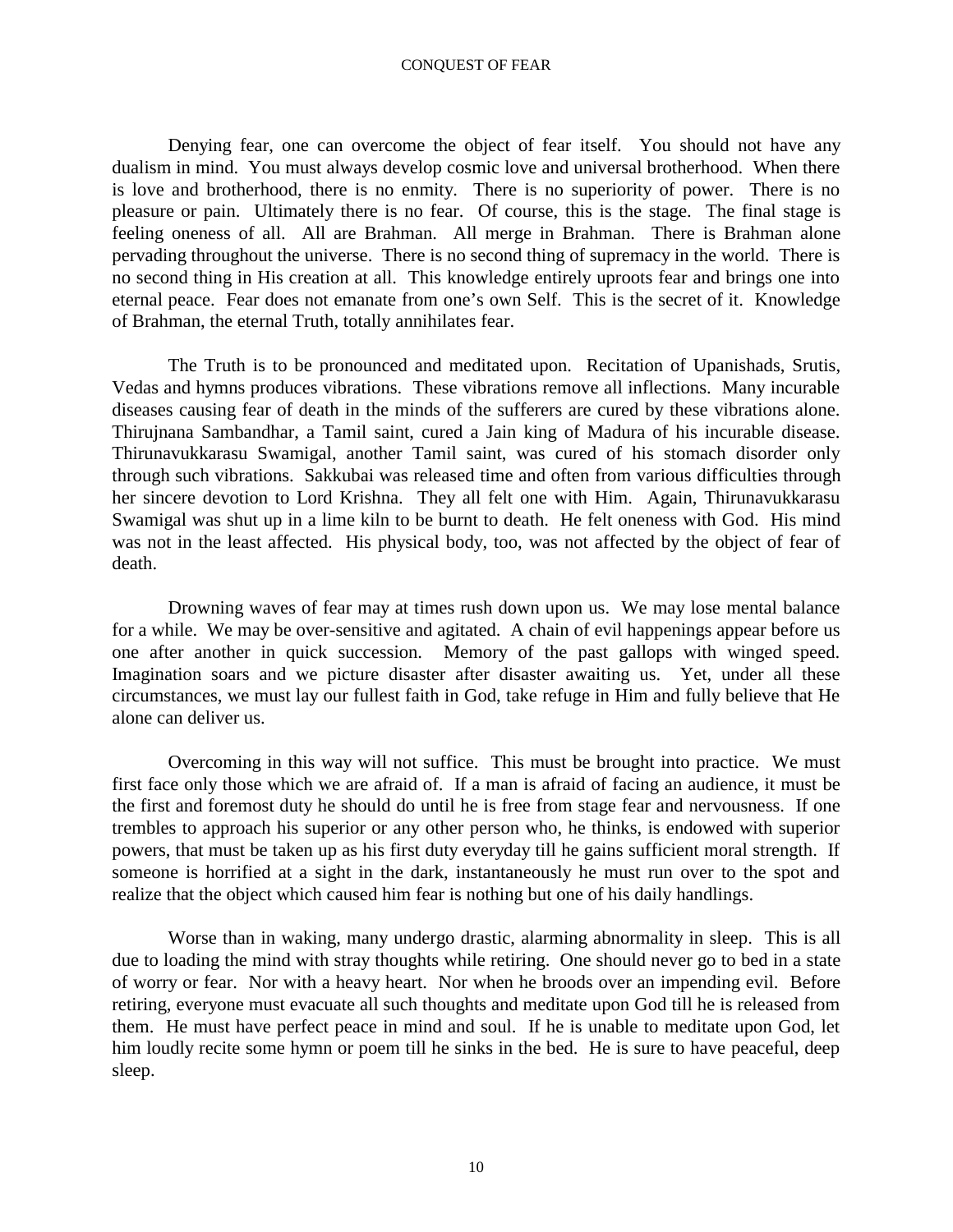If we meditate upon statements of Truth our inner eye of wisdom opens, we are gifted with right understanding, and we know the Truth. This is worship of God. This is adoration to the Lord. It is this which liberates us from bondage.

Working mentally and practicing physically and at all times, dwelling spiritually upon divine thoughts and remaining in a higher stratum of mind we not only overcome fear but merge in Brahman.

"Whence all speech turn back with the mind without reaching; he who knows the bliss of Brahman fears not at any time—is not afraid of anything".—Brahmananda Valli—4.9.

## **METHODS TO ERADICATE FEAR**

### **1. VICTORY OVER FEAR (Pratipaksha-Bhavana-Method)**

As you think, so you become. As you think, so you develop. As is your ideal, so gradually your life will become. This is so, because there is a great transforming power in thought.

Take, then, the life of perfect men like Bhishma and think of their deeds and their life and ideals. Your life will be filled by purity, courage, etc. You will become a noble, perfect man. The thought will transform you into its own likeness. Man becomes like what he worships. Man becomes like what he thinks. This is indeed true.

Sit with closed eyes in the early morning. Meditate on courage, the opposite of fear, for half an hour. Think of the advantages of courage and the disadvantages of fear. Practice the virtue during the day. Feel that you actually possess courage to an enormous degree. Manifest it in your daily life. In some weeks or months fear will be replaced by courage. Repeat the formula "Om courage" mentally, daily several times.

Meditate and assert:

"I am all courage OM OM OM I am an embodiment of courage OM OM OM OM OM I am like Bhishma OM OM OM I am a great hero OM OM OM My will is very powerful and the set of the office of  $OMOM$ I am not afraid of anything OM OM OM OM I am bold and chivalrous OM OM OM OM Courage is my birthright OM OM OM OM OM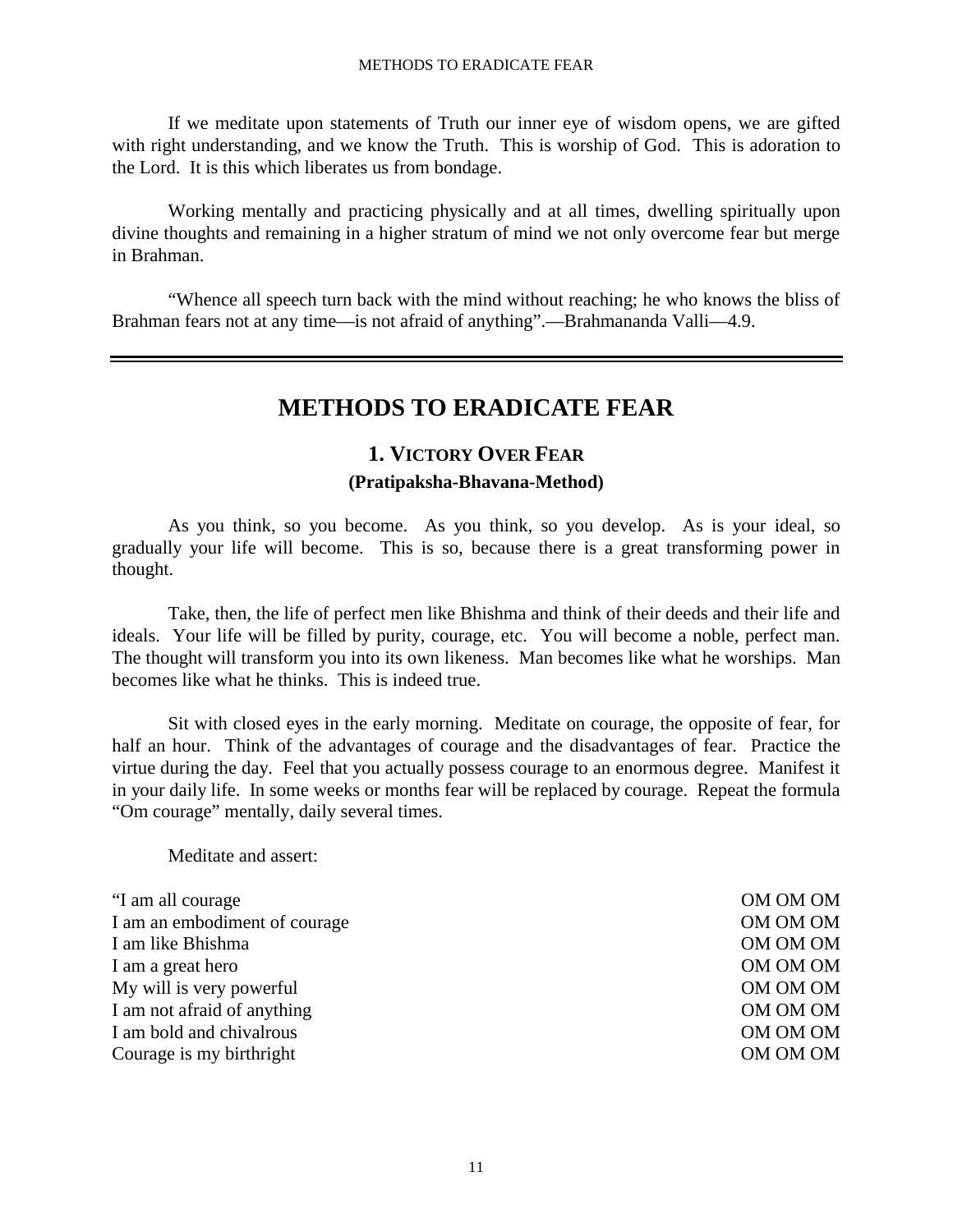It is very difficult to attack fear directly. It is very strong. You are a victim to this negative trait in hundreds of lives. It has taken deep root. Put the seeds of courage in your heart. Allow it to grow. Fear will die by itself. The positive always overcomes the negative. This is an immutable psychological law. This is the Pratipaksha-Bhavana-method of RajaYogins. Try this method again and again. You are bound to succeed.

May you attain triumph over fear by cultivating courage through the Pratipaksha-Bhavana-method or the method of thinking on the opposite!

#### **2. FEELING THE PRESENCE OF GOD**

God is all-pervading. He is always with you. He is in you, around you. He is not far to seek. He cannot be, perceived through the physical eye. Your sense of touch cannot help you. He has to be realized through the inner eye of wisdom.

Modern civilization has enslaved people to such an extent that they are incapable of any original expression, thought or deed. They do not care to think of their routine actions—how their activities progress, what they are running after or what goal they are marching towards. Inventions, innovations and contrivances have eased men from their labour and human skill. The conservation of energy in this direction has only created laziness in them. More sensual desires and perceptions have begun to sway them. Lost in the ever-pouring luxuries of life, the true mission is once for all forgotten. People do not think wherefrom their daily requirements come, who the unfailing and non-stopping supplier is, where His abode rests, how to have His Darshan, what to request of Him and how to revere Him. No amount of study and research in physical geography, vegetable kingdom, various industrial technologies, physiology and other sciences will solve these problems nor even give a clue to the solution. This scientific knowledge is subject to various hypotheses, axioms and data which are by themselves under controversies. This knowledge will in no way aid one to arrive at the source. The source is really beyond all these conceptions. Its abode cannot be located by running the finger over a coloured map. The Dweller and His abode can be seen only through the inner eye and right understanding. Concentration, Meditation and Sublime Thoughts are the pathways to this abode.

Most people feel themselves unable to stay their mind upon God and meditate upon divine thoughts. This is all due to want of training. Realization is always through practice. Practice comes out of proper training. Proper training requires consultation of learned men. This is "Initiation in the right path."

In all ages you meet with such great personalities who are always ready to help you but who may not advertise themselves as such. It is left to you to find out such men, to choose your own GURU to obey him implicitly, to serve him with all sincerity and earnestness and express your thirst for knowledge. Vain discussions and intentional test-questions must be strictly avoided. You must be regular in your lessons and practice.

There are again persons who say that they are unable to meet even a single man of such qualities, for their Guru. Though it is firmly held that no perfection can be attained in any line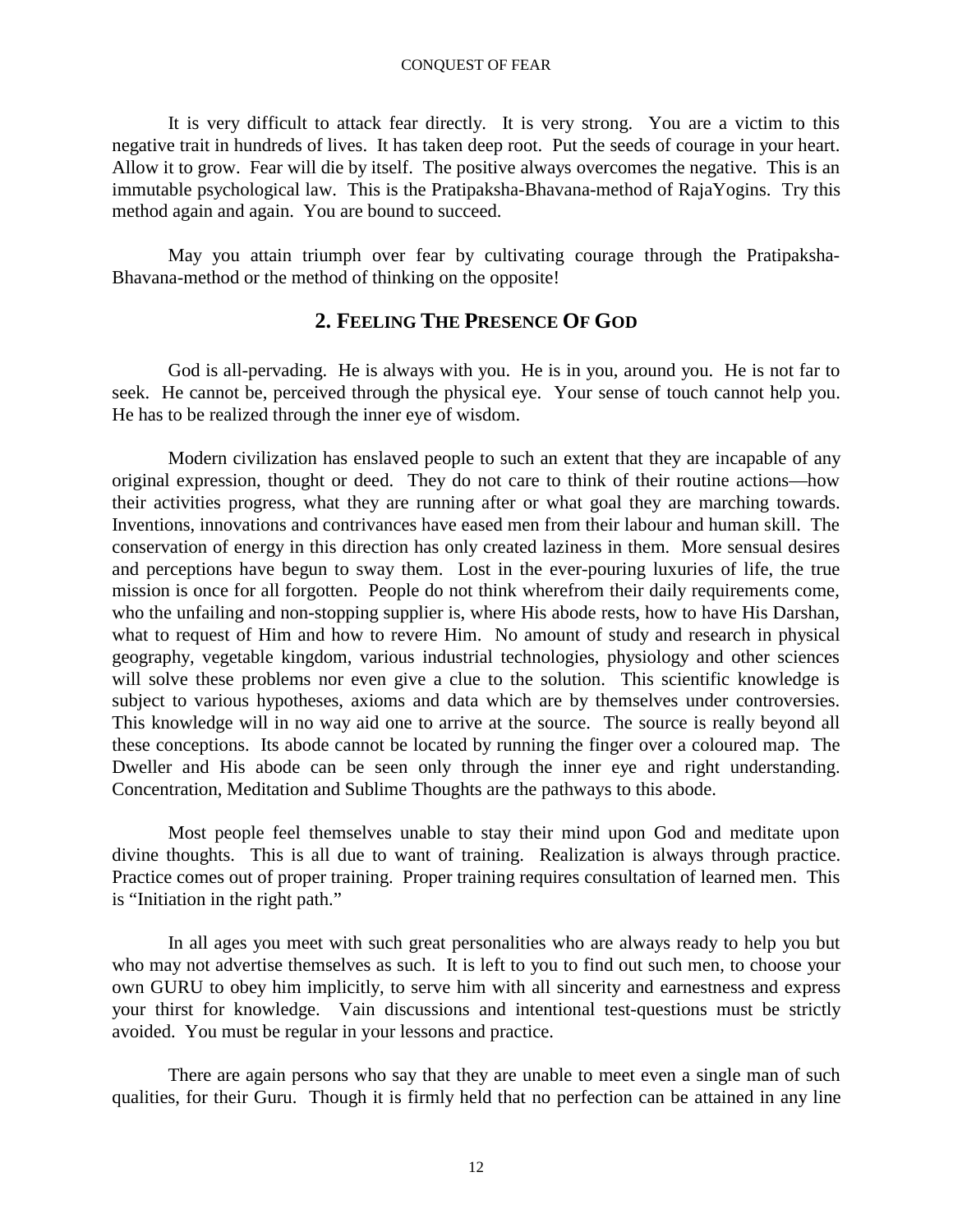without a Guru, it may well be asserted that God is near and dear to you as He is to everybody. Sincere and earnest attempt will have its own fruits. It is not on this plea the concentration and meditation have to be cast off.

Because a man does not understand the film language, does he refrain from visiting films? He avails himself of every opportunity to accompany his friend who is able to interpret and who is already in the groove. If not he makes fresh acquaintance while in the queue to procure tickets. Even this if he is unable to get he pushes himself anyway and tries his best to decipher the whole film racking his brain. He makes earnest efforts to improve his knowledge in this line by purchasing synopsis, bulletins and magazines. He is restless until he acquires some knowledge. At no stage does he stop and put an end to this quest of knowledge. In due course every actor or actress lives at the tip of his tongue. He becomes profusely enlightened in this art. He speaks hours and hours about the talents of various film-stars. What are all these due to? Is he not training himself earnestly. honestly, sincerely and virtuously in the particular line? Did he wait for a Guru? What a pity it is that a man indulges so much in trivial things discarding the vital mission of life?

It is quite common for people to complain that when they begin to think upon God, their mind wanders here and there and their thoughts become engaged with mundane affairs. This is again due to lack of training and want of definite will-power. True. It is very difficult, extremely difficult to fix the mind at first instance upon God. An entirely different, superior and higher stratum of mind is needed for this practice. This has to be well developed.

The mind is full of lust. It is always restless. It traverses through all spheres—good or bad. It has to be wound up by the triple cord of devotion, concentration and meditation. It must always be kept under control.

Try to get alone for a few minutes every day. If you cannot afford this, utilize every scrap of leisure you presume to enjoy. Select a lonely place, a river bank, the top of a mount, the open terrace of your house, a sea shore, a simple pleasant meadow, a corner in a temple, church or mosque or a private room. Purge all your wavering thoughts. This will be quite easy in any of the above localities as all the senses will be drawn by the exquisite, beauty of the spot or landscape or by the deep silence pervading all-round. If necessary, burn incense or scented sticks, which will always keep you alert.

There are two distinctive ways for worship of God. One, the "All-pervading Nature" and the other "Here and here alone". If one is to sit down and contemplate on the omnipresence of God, i.e., presence in the sun, in the moon, in the stars, in anything and everything he comes across, perhaps he might become lost in immensity. On the other hand one may localize the presence of God at the initial stage which he may develop later into the former method.

Having steadied the mind either by gazing at a particular spot, or the picture of any form of God or Guru or tuning the ears to the murmur of the river or receding waves of the sea, utter slowly in a low tone the statement "GOD IS NOW HERE" or "GOD IS IN THIS ROOM". First repeat "G-O-D I-S N-O-W H-E-R-E" in a deep meditative way. Then relax for a while and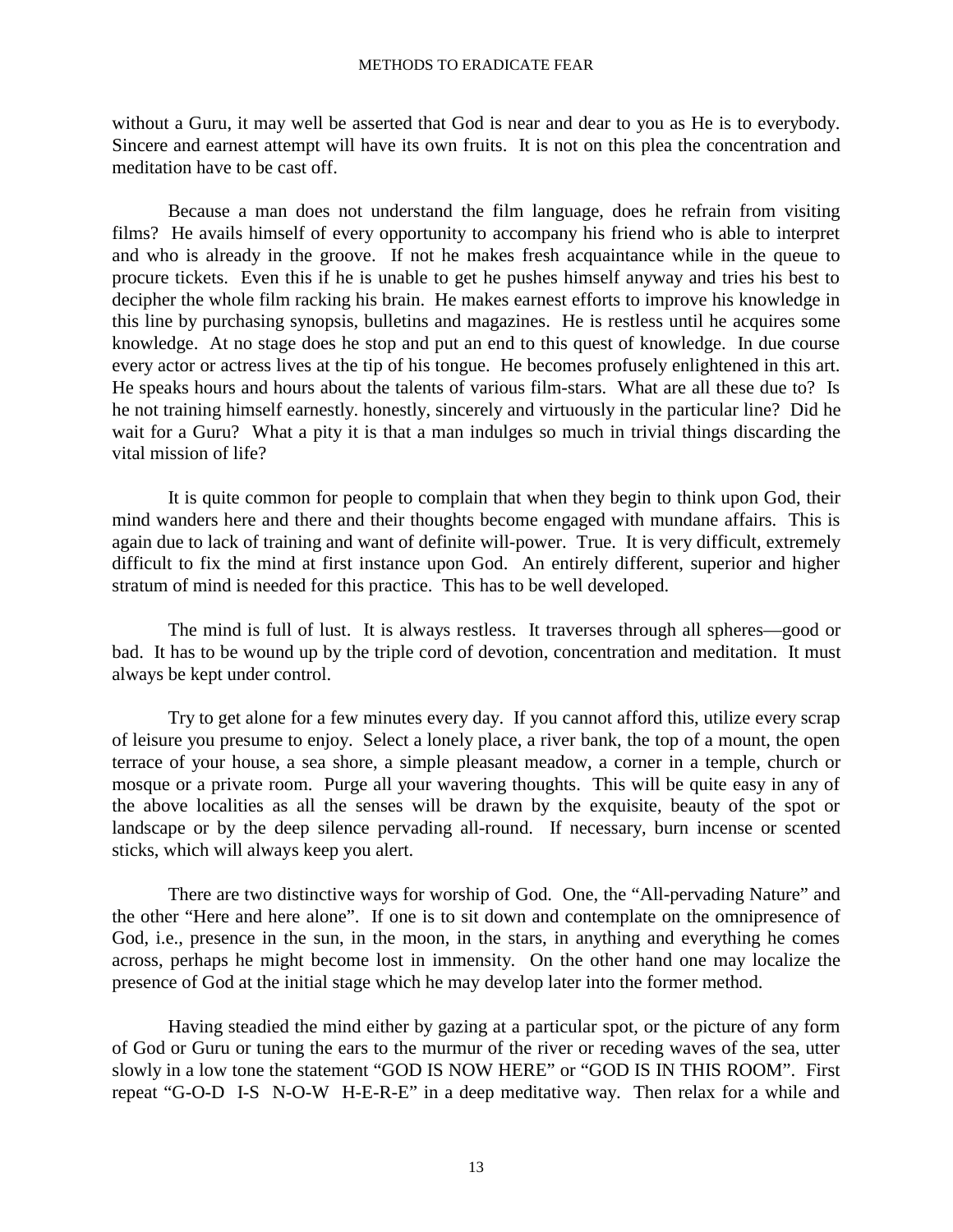again repeat. Do this untiringly till you are immersed in your statement. Now you realize the presence of God.

Do not stop with this. This is not the ultimate aim. Existence Absolute, Knowledge Absolute and Bliss Absolute are the supreme things to be aimed at. After experiencing "GOD IS NOW HERE" repeat "HIS PRESENCE FILLS ME FROM HEAD TO FOOT". By repeated utterances realize His existence in you. In the same way practice "HIS PRESENCE IS JOY", "HIS PRESENCE IS LOVE" and "HIS PRESENCE IS PEACE". Whenever your mind attempts to wander, repeat these statements loudly until it comes round. Morning hours are most suitable. This practice will free you from fear and fill you with courage, joy and peace.

If this is practiced untiringly a sense of supreme joy, Cosmic love and Eternal Peace will reign over you. What to speak of the radiance of such a realized Yogi? How glorious will he shine in the world.

May all know this easy way for the realization of God! May all practice this with definiteness and self-will. May all share His blessings. May all be free from worldly ties and sensual agonies. May the All-merciful Lord encumber them with help and relieve them from the struggle of *Samsara!*

### **3. DEVOTION TO GOD ERADICATES ALL FEARS**

God bestows perfect security on His devotees and removes all sorts of fears. He transforms the sense of insecurity and fear into one of confidence and faith. He saves him from panic and despair.

Mira was tormented by her husband in a variety of ways but Lord Krishna protected her and removed all her fears. The cup of poison was changed into nectar. Cobra was changed into Saligrama and a garland of flowers. She was shut in a cage where there was a hungry tiger. The tiger did not eat her but kissed the feet of Mira. This was all due to grace of Lord Krishna.

Lord Hari removed all the fears of Prahlada. Prahlada also was tormented by his cruel father. Prahlada was thrown into the sea. He was trampled under the feet of the elephant. He was rolled down from the top of a hill. He was thrown into the fire. But he was saved by Lord Hari. Lord Vishnu removed all his fears.

A devotee sees only the Lord in all names and forms. He beholds Lord Hari everywhere. How can there be fear, then, for him?

Take refuge in Lord, in His name and grace. All fears will vanish completely. He will bestow strength, fortitude, courage, presence of mind, etc., in you.

Abandon desires, Raga-Dvesha, and all sorts of worldly attachment. Pray and meditate:

Lord Hari! I am Thine Ram Ram Ram